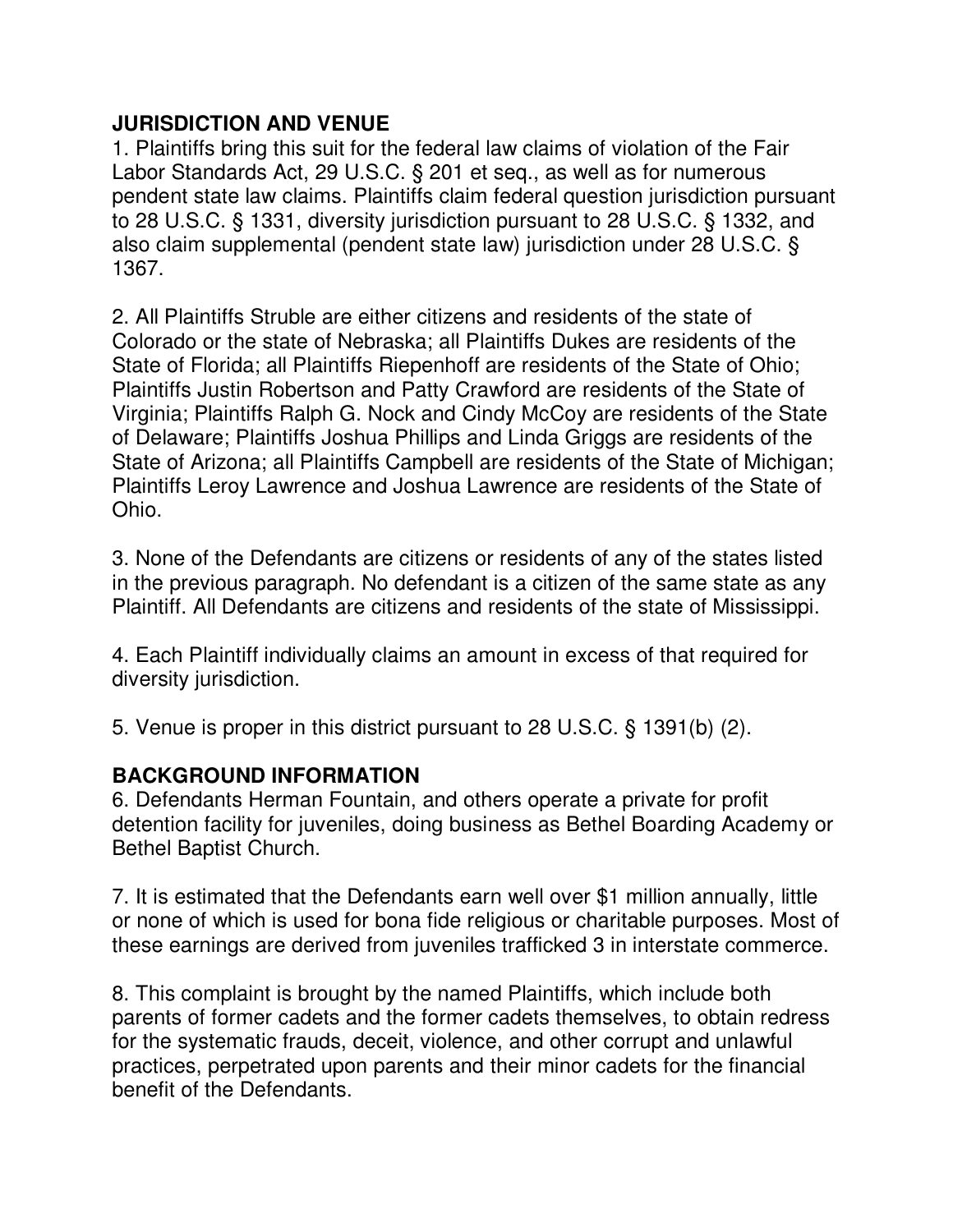9. Defendants use the term "cadets" for the juveniles in their custody. The term "cadet" or "cadets" is used with reservations, for the convenience of the reader.

10. Defendants stated and advertised to parents seeking educational services for their children, by written rule in the Bethel Boys Academy Parent/Cadet Handbook, that cadets were not allowed to discipline one another. It was stressed to parents by the Defendants that cadets were loved in a structured Christian atmosphere with twenty-four hour secure supervision.

11. It was stated and advertised that the parents would get a written contract outlining the obligations of each party according to the terms of their oral agreements.

12. The Plaintiffs generally did not receive a written contract. On information and belief the promise of a written contract is simply part of the Defendants use of dishonest and fraudulent business practices.

13. The advertised treatment of the cadets is wholly false. Defendants use coercive persuasion to coerce cadets into beating, terrorizing, mocking, or restraining other cadets, while maintaining "plausible deniability" of their own culpability in these violent abuses when confronted by civil authorities.

14. On information and belief, Defendants Herman and John and Josh Fountain are the beneficial owners of the majority of the property and income stream represented by Bethel Boys Academy.

15. In fact the Defendants operate what amounts to a private prison, in which minors are subjected to physical and mental tortures that would find no acceptance in any civilized society.

16. Cadets at Bethel Boys Academy are forced to guard, harass, mock, assault, and physically injure other cadets on command. They are not given a meaningful choice concerning whether to commit such acts against other cadets. They are forced to commit violent crimes against other cadets as a matter of survival. The choice is one between doing the beating, or receiving the beating.

17. Those who fail to comply with the orders of the Drill Instructors are subjected to loss of some or all privileges, beatings by Drill Instructors,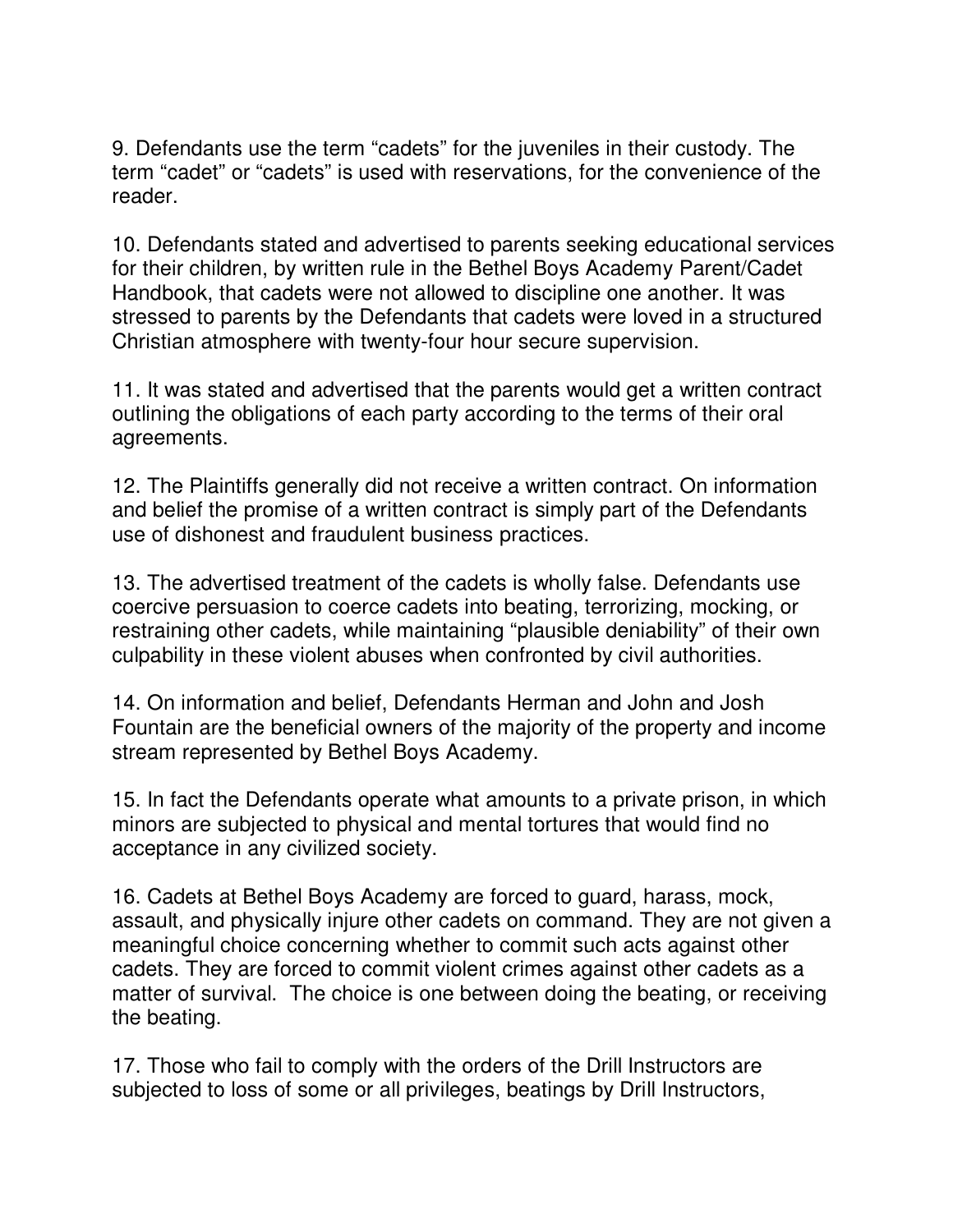extreme physical exhaustion, made to hold to electric fences, held underwater at the "swamp" up to and including drowning and resuscitation, loss of some or all personal belongings for an indeterminate time, beatings by other cadets, mockery by other cadets and Drill Instructors, or whatever other punishment is deemed most feared by the cadet.

18. Communication between cadets and parents is not allowed during the cadet's first two weeks of incarceration. Secrets between parents and cadets are forbidden. Cadets are told that their parents know what is being done to them, that their parents do not want them, and that the parents approved of the abusive treatment. Thus cadets are conditioned not to say anything to their parents. They are conditioned to fear their own parents just as they do the Drill Instructors.

19. Defendants do everything possible to keep a cadet from leaving the facility. They lock all of the doors from the inside and outside in a manner requiring the use of a key to exit or enter. The buildings did not have suitable fire exits. During fire drills it was made plain to the cadets that the principle concern of the Defendants was to make sure that no cadet could escape the Defendants' premises if a fire broke out. Bethel Boys Academy cadets are under constant danger of death from an accidental fire.

20. There are physical measures to prevent any escape or unauthorized entry into the Defendants' compound. The office had a door, but it was locked and had a Drill Instructor member standing guard to prevent escapes. Defendants rewarded cadets who told on others who might have plans to escape.

21. Defendants in their promotional literature proclaim: "Bethel Boys Academy has a Staff Nurse." This is a fraudulent claim used by the Defendants to deceive parents into believing that Bethel Boys Academy is a quality institution with personnel and procedures to protect the health of cadets. To the extent that some person called a "staff nurse" is employed, this person does not provide the medical care that would ordinarily and customarily be the minimum care required to provide for the basic health needs of the cadets.

22. Cadets under the control of Defendants are often denied toilet breaks to the extent that they are forced to urinate or defecate in their clothing. Defendants then use this opportunity to inflict mental distress and fear on the rest of the cadets in their control.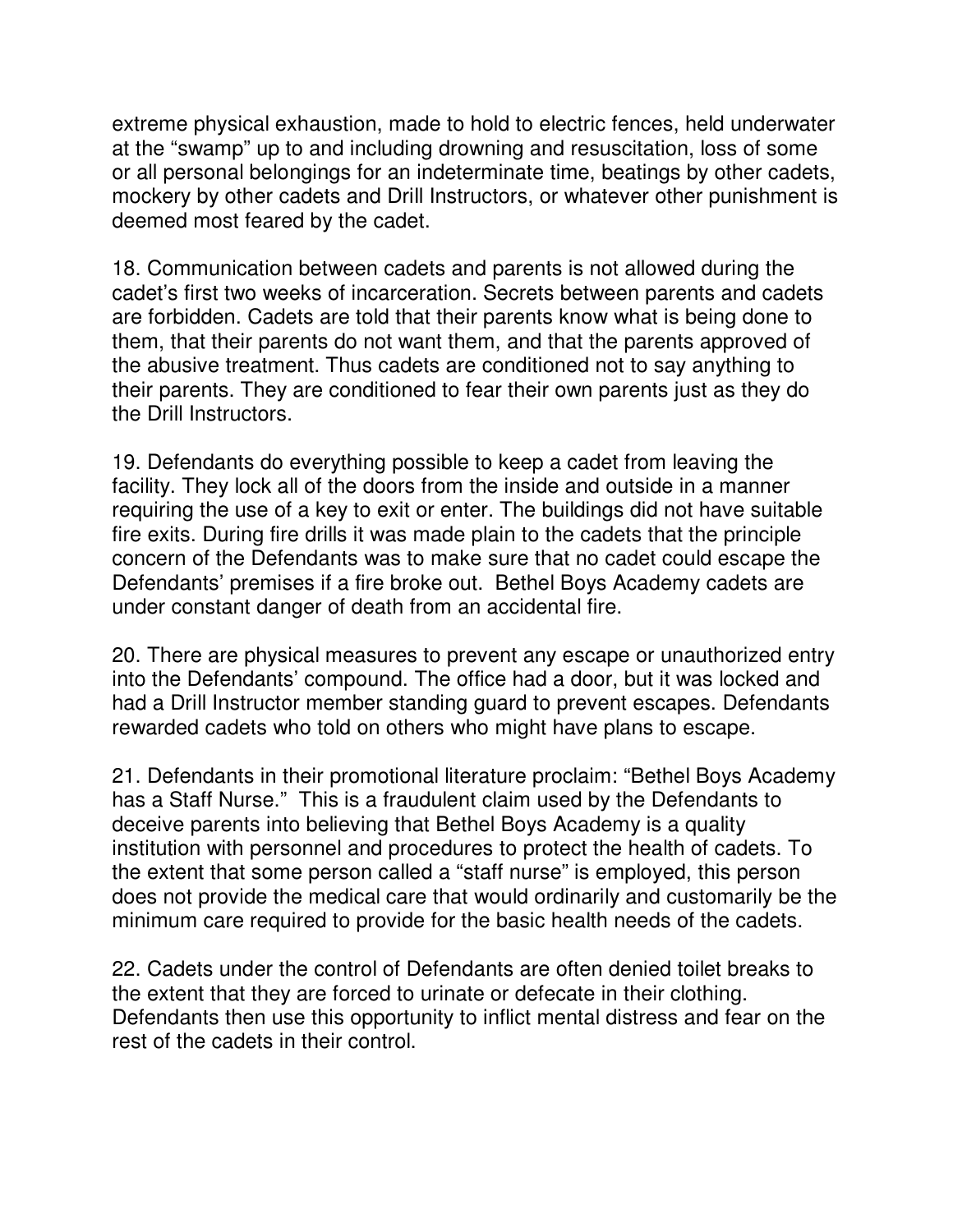23. The cadets who are unfortunate enough to urinate or defecate, or both, in their clothing are subjected to extreme mental and psychological abuse, by being made fun of, laughed at, and called names by the other cadets, with the approval and participation of the Defendants.

24. Defendants pursue a deliberate strategy of using retention of bodily wastes to cause physical injury and harm.

25. Defendants intentionally use the combination of fatigue, harassment, poor food, lack of bathroom breaks, and extreme exercise to overtax the immune systems of cadets within their custody, to cause exhaustion and illness. Exhaustion, illness, and physical injury are simply used as tools in Defendants' arsenal of weapons used for coercive persuasion.

26. Defendants systematically deprive cadets in their custody of contact with the outside world.

27. The Defendants systematically deprive cadets in their custody of the benefits of education, while fraudulently representing to parents that they are trying to provide a satisfactory education.

28. Defendants deliberately use sleep deprivation to wear down and break the resistance of cadets in their custody. Defendants purposely prevent the cadets from getting to bed on time, and wake them up early. The cadets are routinely limited to 4 or 6 hours of sleep per night, sometimes to 3 or 5 hours of sleep per night.

29. Defendants lock cadets in footlockers for hours at a time, often forcing other cadets to sit or stand on top of the footlocker, to cause mental and physical torture to the cadets.

30. Defendants abuse, terrorize, and harass cadets in their care until they are so desperate for relief that they will agree to beat and torment other cadets.

31. All cadets are at all times forced to serve as unpaid guards, to beat any other cadet on command by Defendants or their Drill Instructors, and to catch and report potential runaways. This work is demanded of all cadets approximately 18 hours per day.

32. Some cadets are required to work at various jobs other than security, some of which make economic sense and some of which do not.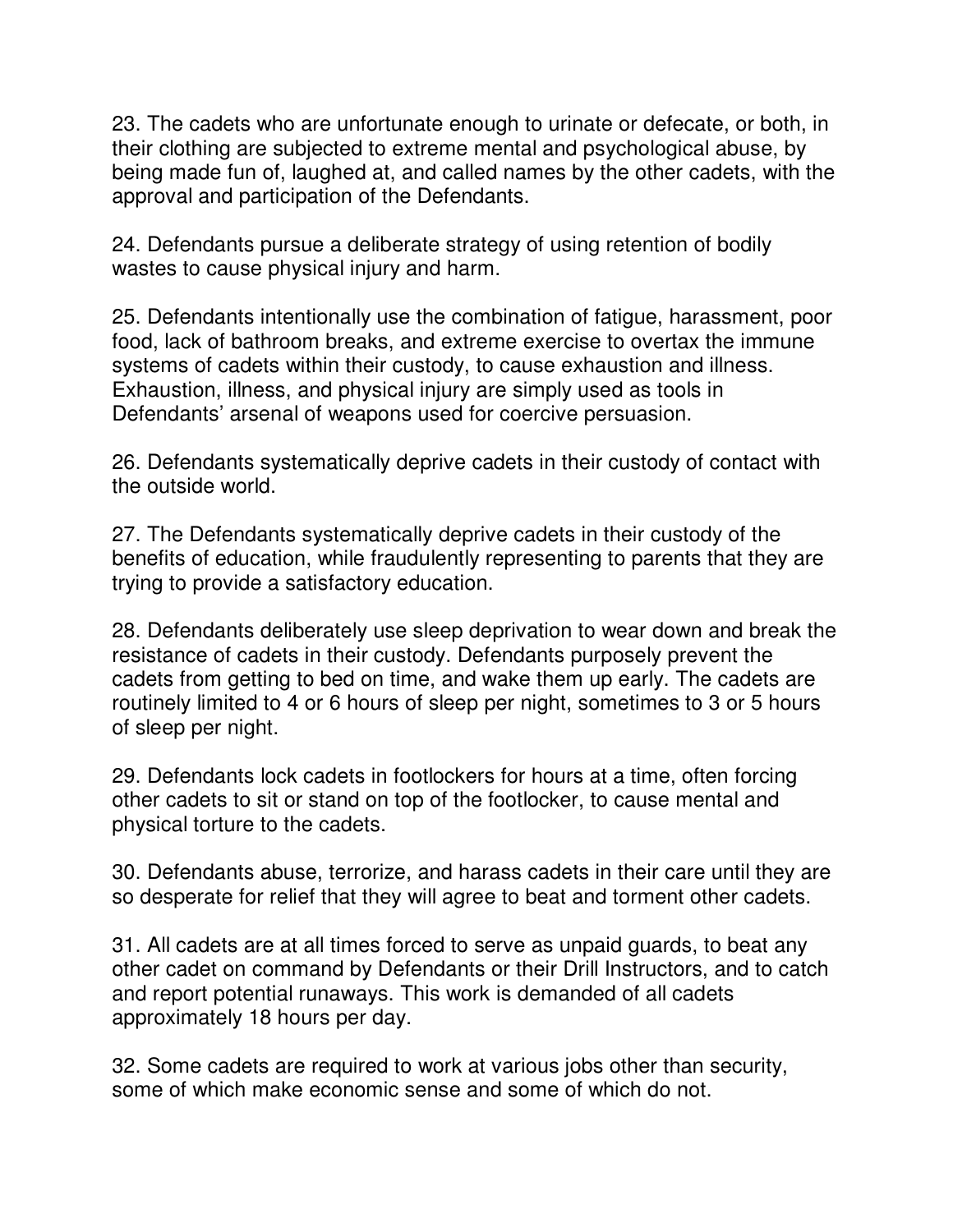33. Therefore, the Plaintiffs herein who have been forced to do this work are pleading and praying for compensation at the legal minimum wage, with overtime, for 18 hours for each day of confinement at Defendants' facility.

34. Defendants fail to maintain records of hours and wages in compliance with the Fair Labor Standards Act, 29 U.S.C. § 201 et seq.

35. Defendants routinely pressure cadets to remain at the Academy as staff. In some cases, pre-arranged marriages are carried out, with Defendant performing the marriage ceremony and both cadet and spouse remaining as Bethel Staff Members. Such employees are given a pittance of pay, much less than minimum wage, and are expected to enforce all demands of the Defendants against any cadet in their custody. The employment of such persons is made possible only by Defendants' brainwashing and routine deprivation of substantial age and intelligence appropriate education which might thereby render the cadet competent and confident to find employment in the outside world.

36. Defendants go to great extremes to convince parents to us their escort service to bring cadets to Bethel Boys Academy.

37. "Escorts" used by Defendants are in most cases staff members from Bethel, who arrest, detain, and transport cadets to facilities such as Bethel Boys Academy, in such manner that the child is deprived of liberty from the time that the child is seized by the escort service.

38. All Plaintiffs request and demand a jury trial.

#### **PLEADINGS AGAINST ALL DEFENDANTS JOINTLY AND SEVERALLY**

39. Plaintiffs bring these claims against all Defendants jointly and severally. The Defendants were operating as an organization or joint venture, in which all joint venturers worked to advance the goals of the organization.

40. The true legal status of any corporation or other formal organization is presently unknown.

41. Regardless of any corporate status or other status, the operations of the Defendants are so plainly unlawful, and of such character that all the Defendants necessarily knew that they were engaged in a corrupt, violent,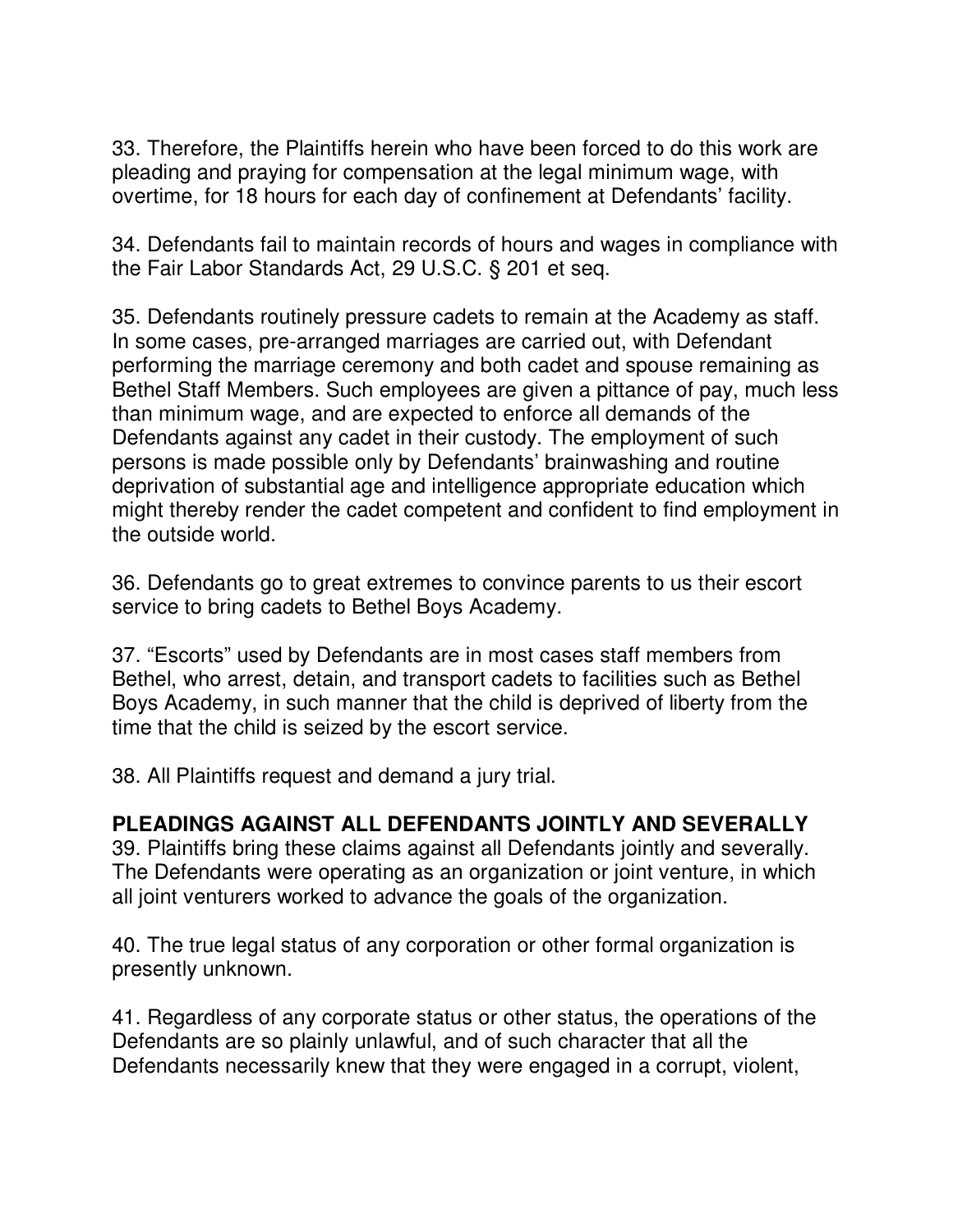and criminal enterprise, sufficient that each Defendant may lawfully be held legally accountable for the wrongful acts of the other Defendants.

42. The Defendants deliberately acted to limit the Plaintiffs' ability to identify the abusers by name. For example, both "Little Bonner" and "Big Bonner" routinely engaged in batteries and other severe abuses of the Plaintiffs and others, but the cadets were not allowed to know their first names. On information and belief, "Little Bonner" is James Bonner, and "Big Bonner" is Oscar Bonner.

43. William Knott was the Head Drill Instructor during the times relevant to this complaint. He planned, orchestrated, and directed the abuses named herein, in conjunction with the Fountains and others who were his superiors.

### **PART 1 - MORGAN STRUBLE**

## **PART 1, COUNT I ---- FRAUD, BREACH OF CONTRACT OF CHERYL STRUBLE**

44. Plaintiff Cheryl Struble incorporates all other parts of the complaint to the extent legally and ethically appropriate.

45. Plaintiff Cheryl Struble is the mother of Plaintiff Morgan Struble.

46. Plaintiff Cheryl Struble enrolled her son Morgan Struble, a minor, in Bethel Boys Academy in or around Lucedale, Mississippi, on or about May 11, 2003. Morgan Struble was a student/cadet there until on or about May 14, 2003.

47. Plaintiff Cheryl Struble paid the sum of \$20,000 via cashiers check to Bethel Boys Academy upon enrollment of her son, Morgan Struble, for his education for the term of one year. Plaintiff Struble later filed a stop-payment on the cashiers check through her bank, and thus did not lose the \$20,000.

48. Plaintiff Cheryl Struble paid an additional \$4000 in cash to Bethel Boys Academy to cover her son's necessary orthodontist appointments while he was enrolled at Bethel. Plaintiff Struble's son was never taken to the orthodontist while attending Bethel Boys Academy. Plaintiff Cheryl Struble was told by Defendant Herman Fountain at the time that she withdrew her son from Bethel Boys Academy that he would not reimburse any monies paid to the school, despite the fact that Plaintiff Struble's son had only been at Bethel for a very short time and was severely abused.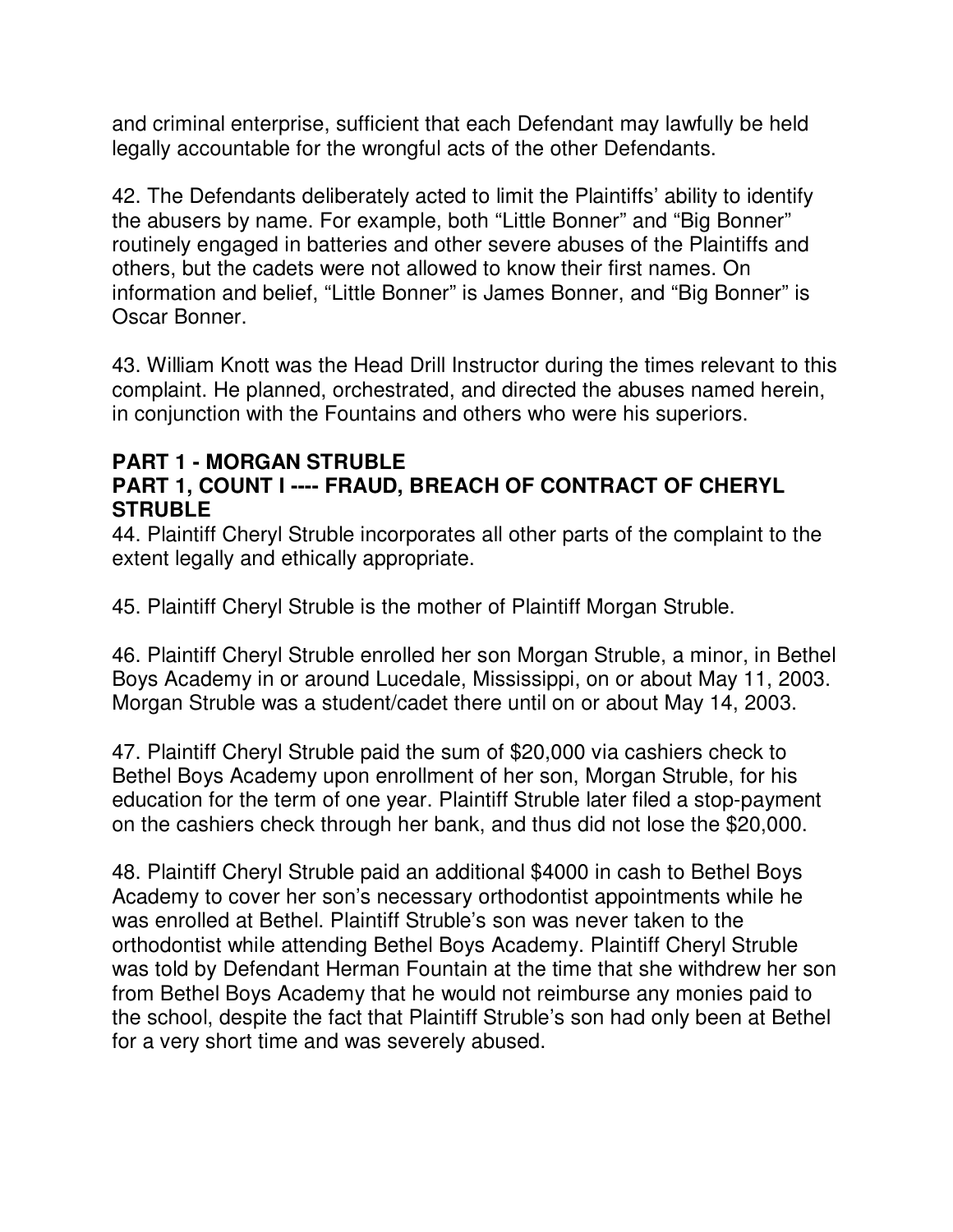49. Plaintiff Cheryl Struble relied on the claims of the Defendants that Plaintiff Morgan Struble would be well cared for and properly educated for a year, in exchange for the payment of \$20,000 for tuition and \$4,000 for necessary orthodontic care. Plaintiff Cheryl Struble spoke with Defendants John Fountain and Susan Churchwell, who assured her the program was a humane, caring, quality educational program.

50. John Fountain Jr., and Susan Churchwell each knew full well that the claims of a quality educational program were altogether false.

51. Plaintiff Cheryl Struble believed the numerous representations of Defendants that Bethel Boys Academy offered hope and help to troubled young men, through positive peer influence, without the use of behavior modification drugs, without the use of students to punish or discipline other students, and because of the advertised loving atmosphere.

52. Plaintiffs and all of them confined Plaintiff Cheryl Struble's son, through fraud and deception, from approximately May 11, 2003 until approximately May 14, 2003.

53. Although Plaintiff Struble was assured by Bethel Boys Academy staff that she and her son would receive copies of the parent/cadet handbook, unbeknownst to Plaintiff Cheryl Struble, her son was never shown or allowed to read a handbook while being confined there.

54. In direct violation of the terms of the contract made between Plaintiff Cheryl Struble and Defendants, Defendants, without Plaintiff Cheryl Struble's knowledge or approval, allowed and encouraged assaults to be committed upon Morgan Struble by allowing staff members and other students to beat, kick, or otherwise physically attack him.

55. Plaintiff Cheryl Struble was not informed of the of the mistreatment that would be accorded her minor son, as is more fully explained in the following counts of this part of the complaint.

56. Morgan Struble did not attend classes while at Bethel Boys Academy, but instead was forced to work for the school that included, but was not limited to, cleaning the barracks and school grounds, lawn maintenance, construction work on private homes on the Bethel property, working on a farm connected to the Bethel property, and other various tasks required by Defendants. Plaintiff Cheryl Struble knew nothing of the use of her son's labor in this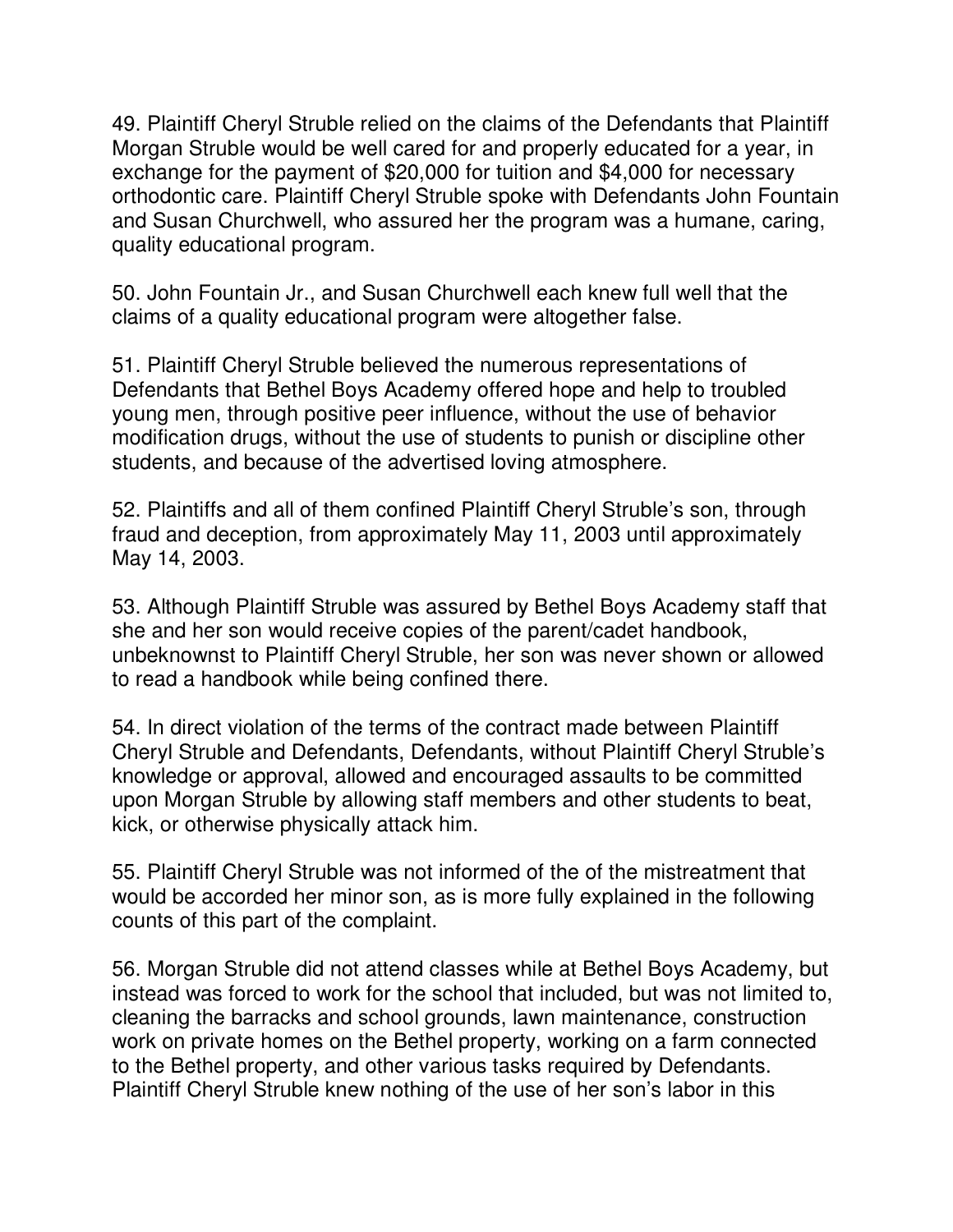manner. This use of Morgan Struble for forced labor is a violation of the agreement between Cheryl Struble and Defendants.

57. Plaintiff Cheryl Struble has been damaged in the amount of \$4,000 for the loss of money for orthodontist appointments, in addition to all other losses suffered, proximately caused by the fraudulent misrepresentations of Defendants. Plaintiff Cheryl Struble's son received no benefit from her payment and she has received no refund. Defendants have withheld the return of those funds without legal justification or excuse.

58. Plaintiff Morgan Struble has suffered dramatic negative change as a result of his mistreatment. Since his release, he shows minimal affection to others within the family. Plaintiff Cheryl Struble has suffered the loss of consortium with her son.

# **PART 1, COUNT II ---- ASSAULT AND BATTERY, FALSE IMPRISONMENT,**

#### **INTENTIONAL INFLICTION OF EMOTIONAL DISTRESS**

59. Plaintiff Morgan Struble incorporates all other parts of the complaint to the extent legally and ethically appropriate.

60. Defendants and all of them confined Plaintiff Morgan Struble while he was a minor without legal justification by the use of fraud and deceit on the Plaintiff Morgan Struble and his parents, from on or about May 11, 2003 until on or about May 14, 2003.

61. Although Defendants and all of their parents were told that they would be provided with a Boarding Academy Parent/Cadet Handbook, Plaintiff Morgan Struble was never shown the handbook while being confined there.

62. Defendants and all of them have falsely imprisoned Plaintiff Morgan Struble, and Defendants and all of them, knowingly acted in a manner that created a substantial risk to the life, body, and health of Plaintiff Morgan Struble while he was a child less than seventeen years old. Morgan Struble was prevented from leaving Bethel Boys Academy or using the telephone or other effective means of communication to report the abuse that he was receiving.

63. Within the first 10 minutes after arrival at Bethel Boys Academy, Plaintiff Morgan Struble was made to change into army fatigues. His head was shaved bald, during which time several nicks were made to his scalp while he was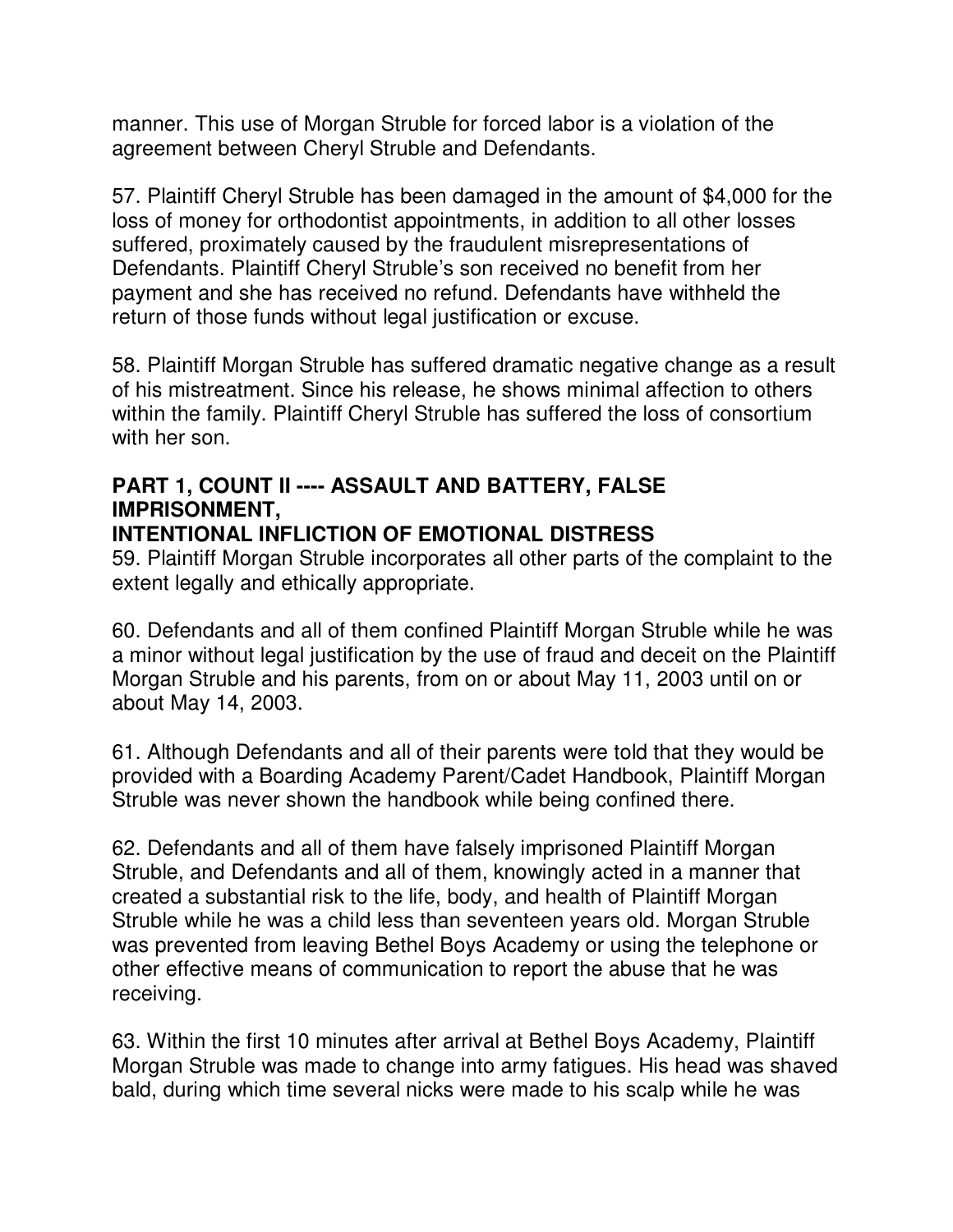being told that "this is just a sample of what can happen if you don't follow our instructions and do what you are told."

64. Plaintiff Morgan Struble was then taken to the barracks where four grown drill instructors were waiting to beat him. When he would fall, they would kick him. The beating continued for about a half hour.

65. Once at his bunk, Plaintiff Morgan Struble found his suitcase empty. All of his things had been stolen while he was being beaten. He did not report the theft because he was too afraid.

66. Plaintiff Morgan Struble was told, repeatedly, that his parents knew that he was being beaten and deprived of food and water.

67. Defendants committed numerous physical assaults upon the Plaintiff Morgan Struble, by kicking him, cutting him, and depriving him of food and water.

68. Bethel Boys Academy intentionally inflicted emotional distress on the Plaintiff Morgan Struble by refusing necessary medical care, by the standing threats of beatings and arbitrary punishments, and by constant degradation and humiliation.

69. Plaintiff Morgan Struble was falsely told that his parents did not want him. Plaintiff Morgan Struble was falsely told that his parents knew about and had agreed to the treatment that he was receiving at the hands of the Defendants.

70. Plaintiff Morgan Struble is still severely tormented by the memories of what happened to him.

71. Plaintiff Morgan Struble was prevented from telling anybody, even his parents, about the horrible abuses taking place inside Bethel Boys Academy because no phone calls were allowed when he was injured.

#### **PART 1, COUNT III ---- NEGLIGENT MEDICAL CARE**

72. Plaintiff Morgan Struble incorporates all other parts of the complaint to the extent legally and ethically appropriate.

73. Immediately after his arrival at Bethel Boys, Plaintiff Morgan Struble was forced to suffer a great amount of unwarranted and undeserved punishment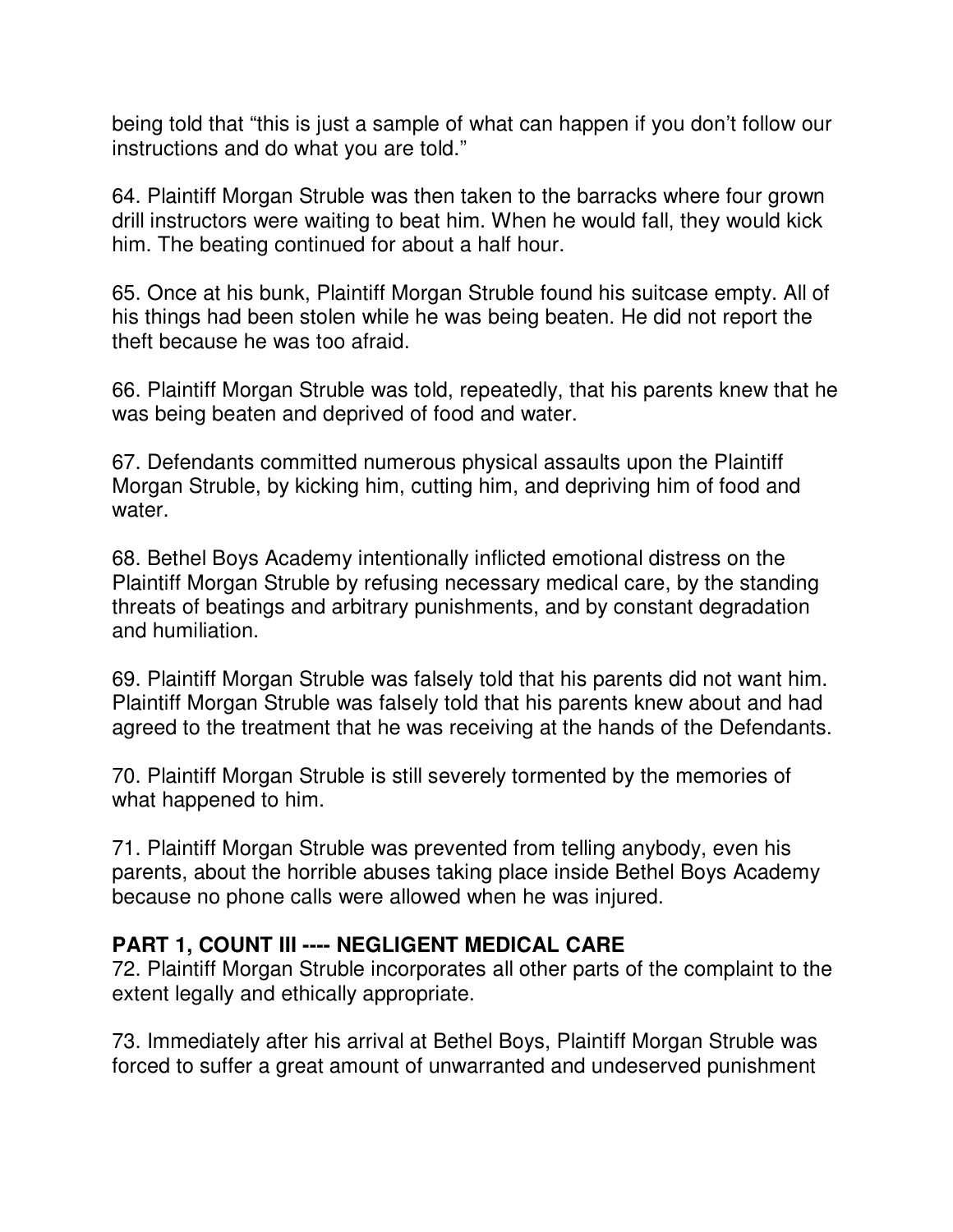for no apparent reason. Plaintiff Morgan Struble was denied any contact with his parents or with a medical provider after the beating.

74. Plaintiff Morgan Struble was never taken to the doctor in order to be checked for any internal injuries after the beating described in the previous count.

75. Plaintiff Morgan Struble was not allowed to use the restroom as needed.

76. Most of the Plaintiff Morgan Struble's day was devoted to working for the benefit of Defendants.

77. Defendants were negligent and grossly negligent in providing medical care, for injuries caused by the Defendants or suffered by Plaintiff otherwise.

78. As a result of the acts and omissions of the Defendants, Plaintiff Morgan Struble has suffered severe and lasting emotional and mental trauma. As a result of the acts and omissions of the Defendants, Plaintiff Morgan Struble is to the present day so emotionally and mentally damaged that he has difficulty relating to friends, co-workers, and others in the normal manner of a person who has not suffered the trauma Plaintiff Morgan Struble suffered at the hands of the Defendants. The acts and omissions of the Defendants have caused a great deterioration of the quality of life of Plaintiff Morgan Struble and family.

#### **PART 2 - WILLIE DUKES PART 2, COUNT I ---- FRAUD, BREACH OF CONTRACT OF KELLY DUKES**

79. Plaintiff Kelly Dukes incorporates all other parts of the complaint to the extent legally and ethically appropriate.

80. Plaintiff Willie Dukes incorporates all other parts of the complaint to the extent legally and ethically appropriate.

81. Plaintiff Kelly Dukes is the mother of Plaintiff Willie Dukes.

82. Plaintiff Kelly Dukes enrolled her son, Plaintiff Willie Dukes, in the Bethel Boys Academy in or around Lucedale, Mississippi, from on or about October 1, 2002 until on or about May 22, 2003.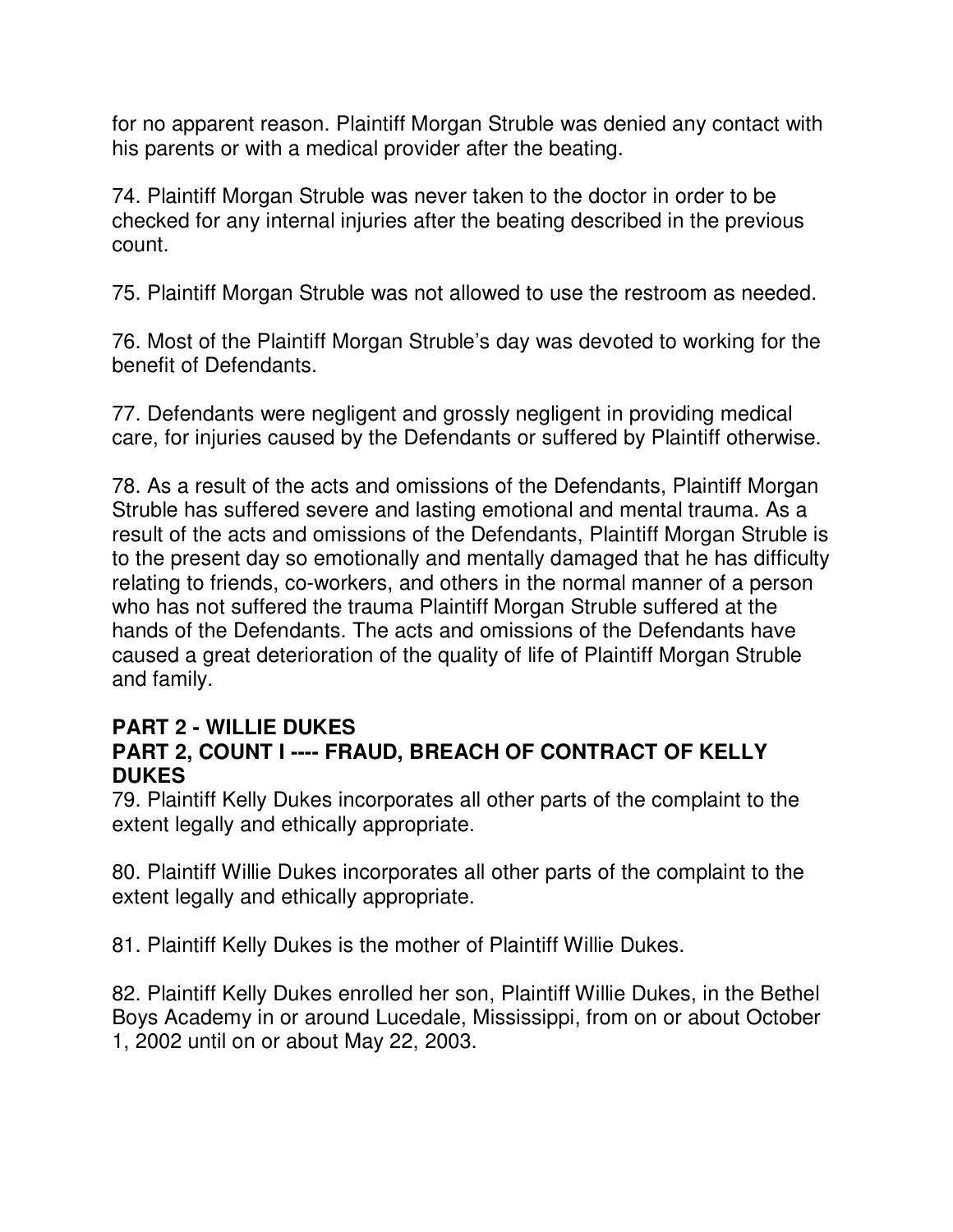83. Plaintiff Willie Dukes was enrolled and attended Bethel Boys Academy in or around Lucedale, Mississippi, from on or about October 1, 2002, until on or about May 14, 2003.

70. Defendant fraudulently told Plaintiff Kelly Dukes that they would provide quality care and custody of her son, Plaintiff Willie Dukes, for a price in excess of \$16,000 for the year he was to be at Bethel.

71. Plaintiff Kelly Dukes obtained a loan through the Sallie Mae Foundation sufficient to pay the tuition demanded.

72. Plaintiff Willie Dukes has been denied his transcript from Bethel Boys Academy for work completed as they are withholding the document at the request of more money from Plaintiff Kelly Dukes for tuition.

73. Plaintiff Willie Dukes went to Bethel Boys Academy willingly in preparation for a future in one of the United States military services.

74. Plaintiff Kelly Dukes has been defrauded of \$16,000, in money obtained by fraud and deceit, as well as further damages for the injury caused to her by reason of the mistreatment of her son.

## **PART 2, COUNT II ---- ASSAULT AND BATTERY, FALSE IMPRISONMENT,**

## **INTENTIONAL INFLICTION OF EMOTIONAL DISTRESS**

75. Plaintiff Willie Dukes Incorporates all other parts of the complaint to the extent legally and ethically appropriate.

76. Defendants and all of them confined Plaintiff Willie Dukes while he was a minor without legal justification by the use of fraud and deceit on Plaintiff Willie Dukes and his parents from on or about October 1, 2002 until on or about May 14, 2003.

77. Defendants and all of them have falsely imprisoned Plaintiff Willie Dukes, and knowingly acted in a manner that created a substantial risk to the life, body, and health of Plaintiff Willie Dukes while he was a child less than seventeen years old. Plaintiff Willie Dukes was prevented from leaving Bethel Boys Academy or using the telephone or other effective means of communication to report the abuse that he was receiving.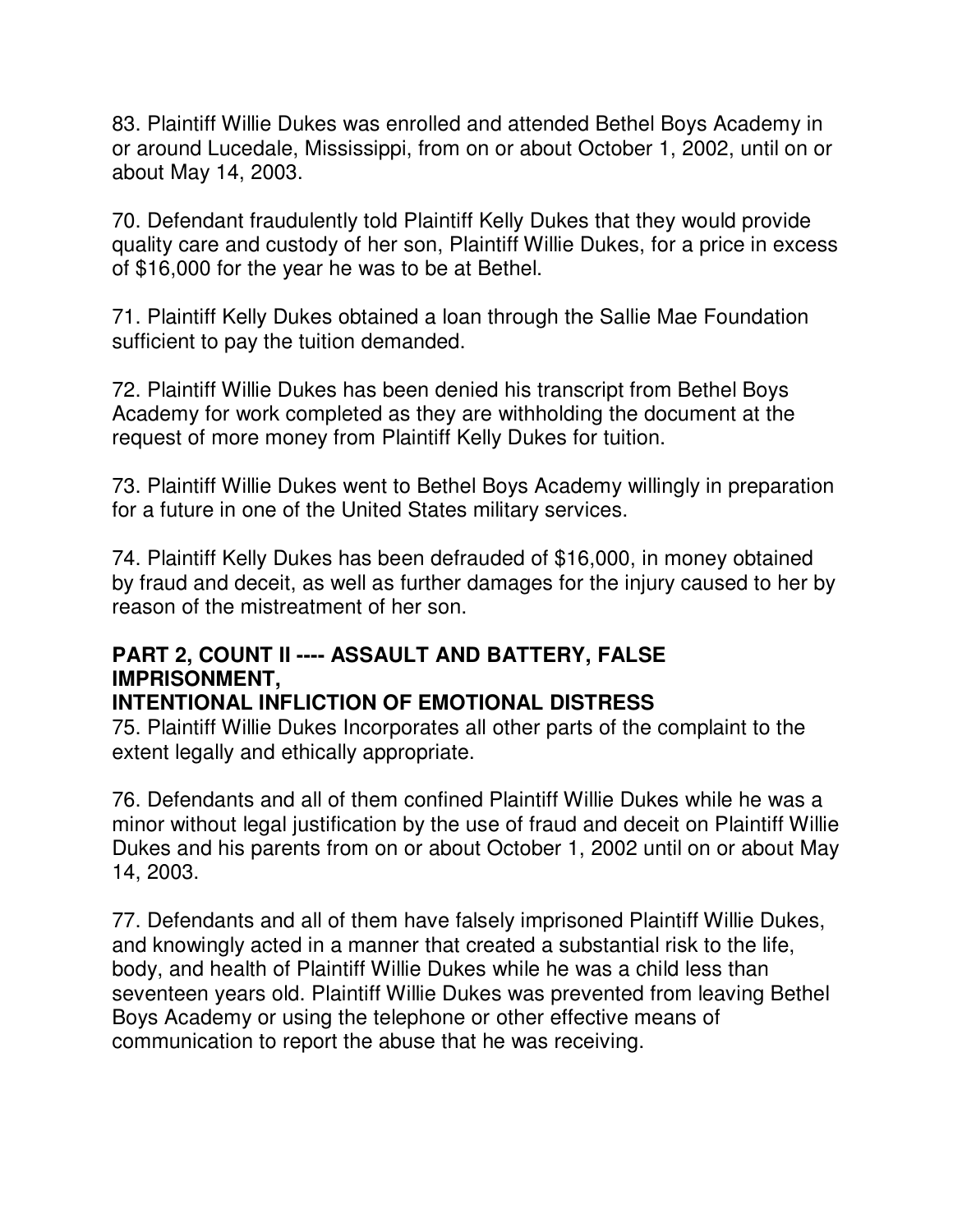78. Although Plaintiff Willie Dukes and Plaintiff Kelly Dukes were told that they would be provided with a Boarding Academy Parent/Cadet Handbook, Plaintiff Willie Dukes was never shown the handbook while being confined there.

79. Plaintiff Willie Dukes was locked inside a foot locker for two to thirteen hours at a time. He was not allowed out, even go to the bathroom. He was not allowed to eat or drink while locked in the footlocker. On several occasions, other cadets were instructed to sit on top of the footlocker while Plaintiff Dukes was locked inside.

80. Plaintiff Willie Dukes was made to hold onto an electric fence until he was told to let go by one of the drill instructors.

81. Plaintiff Willie Dukes was punched in his eye on several occasions, causing black eyes.

82. Plaintiff Willie Dukes was called names, choked, slapped, hit, kicked, and spit on by other cadets, as well as staff, while at Bethel. The abuse of the other cadets was occasioned by the directive of the Defendants herein.

83. Plaintiff Willie Dukes was made to scrub floors with his own tooth brush. He then had to use the same toothbrush to brush his teeth.

84. Plaintiff Willie Dukes' head and face were completely shaved upon arrival at Bethel Boys Academy. During the shaving, he was intentionally cut several times on his face and chest with the razor used to shave him.

85. Plaintiff Willie Dukes was made to carry and/or drag a heavy log, referred to as "Big Bertha" through the mud and rain as a form of punishment. On two separate occasions, Plaintiff Dukes lost his shoes in the mud during this punishment and was not allowed to stop and find them. Plaintiff Dukes was made to carry on through the mud and rain with nothing on his feet except socks.

86. Plaintiff Willie Dukes was denied bathroom privileges causing him to urinate on himself.

87. Plaintiff Willie Dukes was thrown and punched like a human punching bag.

88. Plaintiff Willie Dukes was not allowed to wear his own clothes or even clean clothes.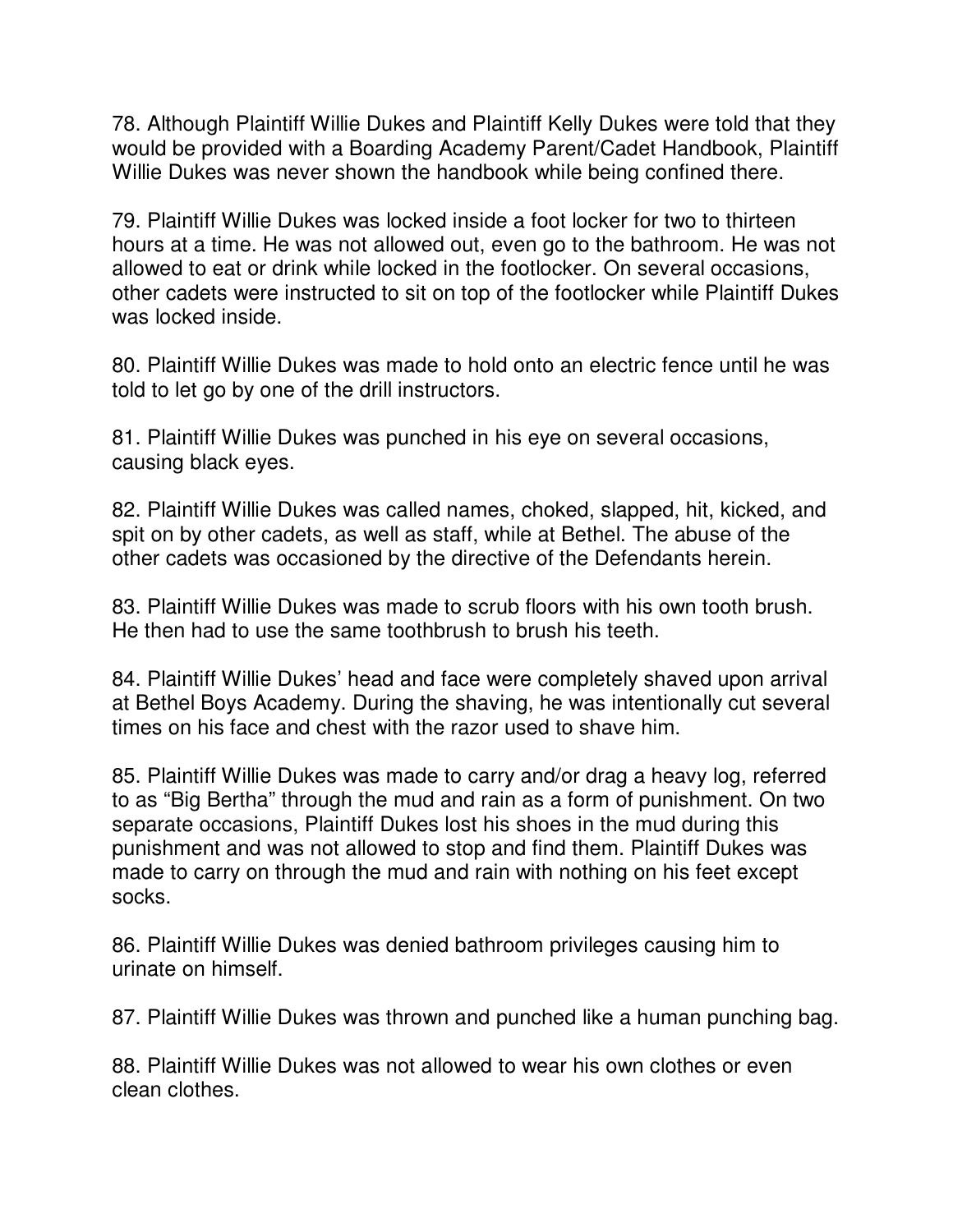89. Plaintiff Willie Dukes was denied the right to attend class to continue his education.

90. Plaintiff Willie Dukes was rarely allowed to speak to his parents on the phone. When he was, his call was monitored by staff and if he tried to tell his parents what was happening, he was placed back on work detail.

91. Defendants committed numerous physical assaults upon Plaintiff Willie Dukes by kicking him, hitting him, restraining him, depriving him of food, water, and bathroom privileges.

92. Plaintiff Willie Dukes was not given his mail or monies sent to him by his family members.

93. Plaintiff Willie Dukes was repeatedly poked in the eye as a way of conditioning him to use the term "This cadet," instead of saying, "I," when referring to himself.

94. Plaintiff Willie Dukes was made to do exercises for 14 to 16 hours a day unless he was on work detail or locked in a footlocker.

#### **PART 2, COUNT III ---- FAILURE TO PAY MINIMUM WAGE AND OVERTIME**

95. Plaintiff Willie Dukes incorporates all other parts of the complaint to the extent legally and ethically appropriate.

96. Plaintiff Willie Dukes was not allowed the same rest time as other cadets because he was always on "Night Watch Duty." Plaintiff Dukes was responsible for watching other cadets to be sure that no one tried to escape. Once morning arrived, Plaintiff Dukes was required to begin his normal daily chores, which included, but was not limited to, washing dishes, mopping floors on his hands and knees with a rag or toothbrush. Plaintiff Dukes would have to wash walls in the barracks and dining halls. Plaintiff Dukes outside work included but was not limited to cutting branches with clippers until nighttime, raking leaves, carrying out trash from the dorms or kitchens and picking up trash around grounds.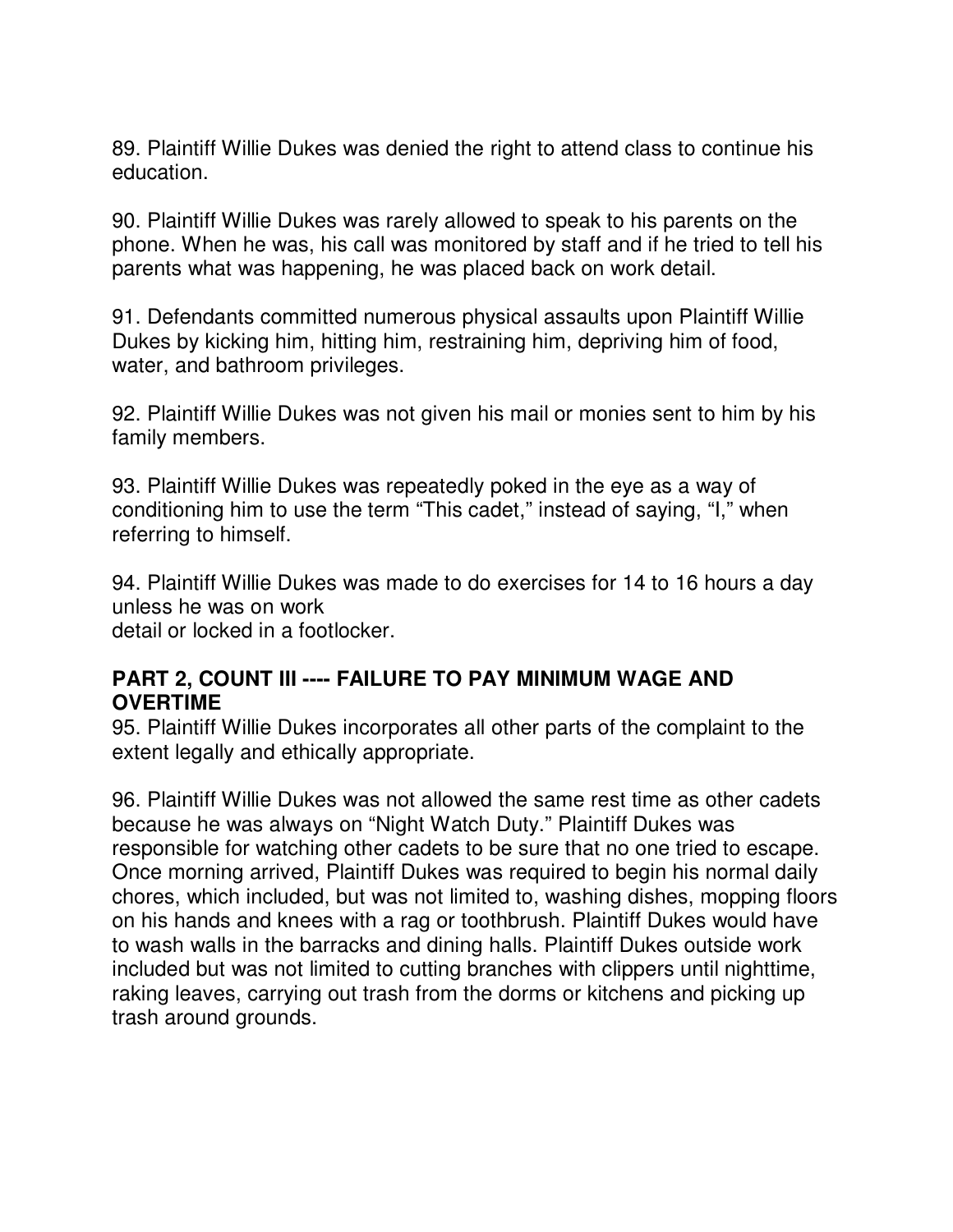97. Plaintiff Willie Dukes was made to do the lawn maintenance at the large house in front of the school, even after being up all night on "Night Watch Duty."

98. Plaintiff Willie Dukes prays compensation at the legally appropriate rate, the full adult minimum wage, and overtime for hours over 40 hours per week, for 18 hours for each of the days that he was in the custody of the Defendants.

## **PART 3 - MARK M. RIEPENHOFF, Jr. PART 3, COUNT I ---- FRAUD, BREACH OF CONTRACT OF MARK P. RIEPENHOFF, SR.**

### **AND SANDRA RIEPENHOFF**

99. Plaintiff Mark P. Riepenhoff, Sr., and Sandra Riepenhoff incorporate all other parts of the complaint to the extent legally and ethically appropriate.

100. Plaintiff Mark M. Riepenhoff, Jr., the son of Plaintiff Mark P. Riepenhoff, Sr., and Sandra Riepenhoff, was enrolled by his parents into Bethel Boys Academy in or around Lucedale, Mississippi, from on or about May 1, 2003 until on or about May 14, 2003.

101. Defendants fraudulently told Plaintiffs Mark P. Riepenhoff, Sr., and Sandra Riepenhoff, husband and wife, that they would provide quality care and custody of their son, Plaintiff Mark M. Riepenhoff, Jr., for the price of \$25, 000 for the year he was to be at Bethel. \$3,000 was required up front and was paid by a cashiers check payable to Tommy Fortenberry.

102. Plaintiffs Mark P. Riepenhoff, Sr., and Sandra Riepenhoff, have been damaged in the amount of \$3,000 plus the damages occasioned by the injuries to their son, inflicted by the Defendants.

## **PART 3, COUNT II ---- ASSAULT AND BATTERY, FALSE IMPRISONMENT,**

## **INTENTIONAL INFLICTION OF EMOTIONAL DISTRESS**

103. Plaintiff Mark M. Riepenhoff, Jr., incorporates all other parts of the complaint to the extent legally and ethically appropriate.

104. Defendants and all of them confined Plaintiff Mark M. Riepenhoff, Jr. while he was a minor without legal justification by the use of fraud and deceit on the Plaintiff Mark M. Riepenhoff, Jr. and his parents from on or about May 1, 2003 until on or about May 14, 2003.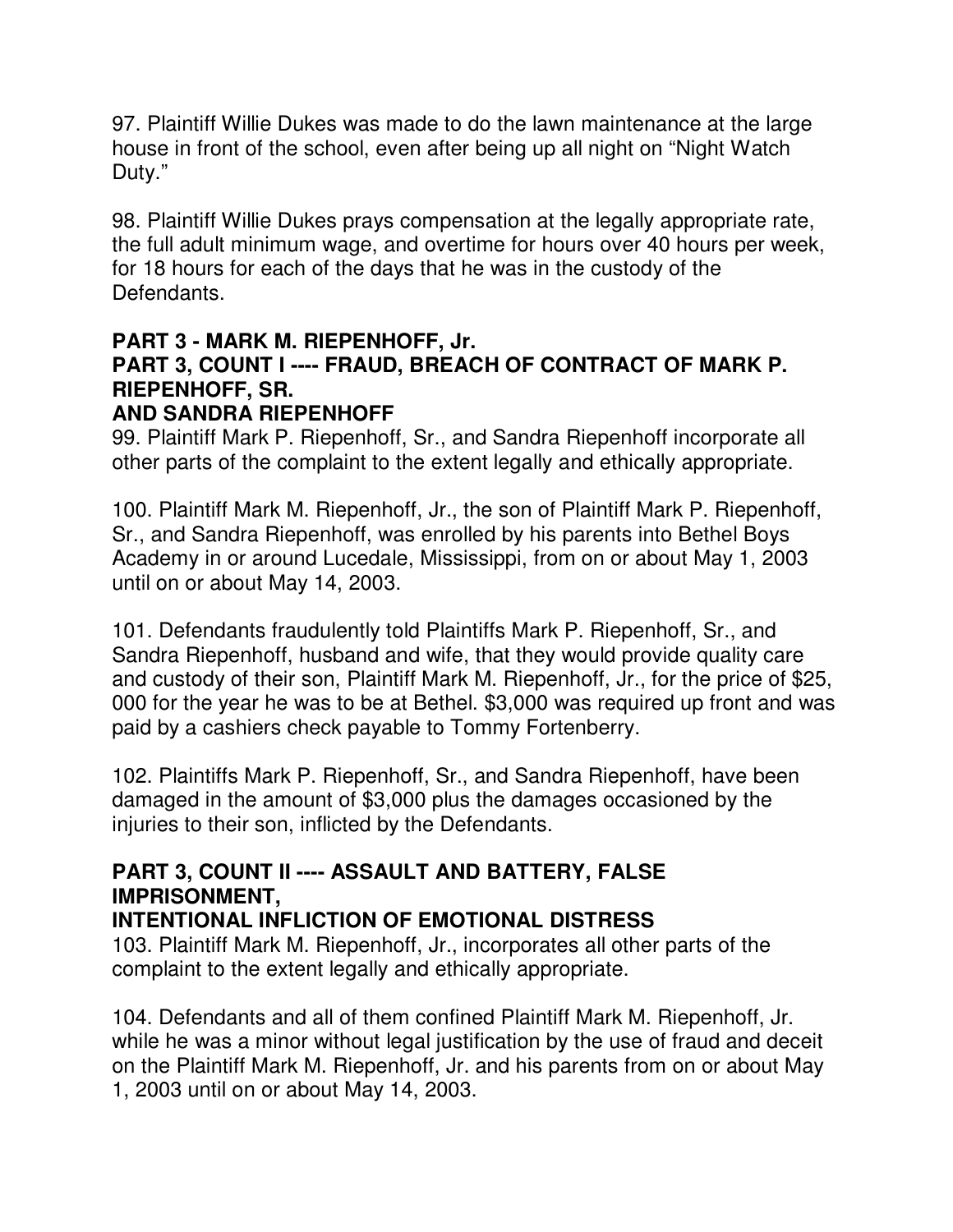105. Defendants and all of them have falsely imprisoned Plaintiff Mark M. Riepenhoff, Jr., and Defendants and all of them, knowingly acted in a manner that created a substantial risk to the life, body, and health of Plaintiff Mark M. Riepenhoff, Jr. while he was a child less than seventeen years old.

106. Plaintiff Mark M. Riepenhoff, Jr. was prevented from leaving Bethel Boys Academy or using the telephone or other effective means of communication to report the abuse that he was receiving.

107. Although Plaintiff Mark M. Riepenhoff, Jr. and his parents were told that they would be provided with a Boarding Academy Parent/Cadet Handbook, Plaintiff Mark M. Riepenhoff, Jr. was never shown the handbook while being confined there.

108. Plaintiff Mark M. Riepenhoff, Jr., was surrounded by 6 Drill Instructors, who kicked him, hit him in the face several times, hit him in his genitals, threw water in his face, spat upon him, and called him names all within the first few minutes of arriving at Bethel.

109. Plaintiff Mark M. Riepenhoff, Jr., was stripped down to his underwear and pictures were taken. Afterwards, he was forced to take off his boxer shorts, was beaten and degraded by six Drill Instructors on the same day, soon after he arrived.

110. Plaintiff Mark M. Riepenhoff, Jr., was called names such as: faggot, worthless, piece of crap, etc. Plaintiff Riepenhoff's head and face were completely shaved. During the shaving, he was cut several times on his face and chest with the BIC razor used to shave him. The Drill Instructors laughed and claimed it was an accident each time he was cut. There were numerous cuts on his chest and head. One instructor shaved and cut his head and another cut his chest at the same time.

111. After Plaintiff Mark M. Riepenhoff, Jr., was beaten and cut and stripped and pictures taken, he was taken out to the yard by the Drill Instructors and made to hold onto an electric fence until he was told to let go. He was forced to hold onto the electric fence three times. Each time the Drill Instructors laughed and ridiculed him.

112. On his second day at Bethel Boys Academy, Plaintiff Mark M. Riepenhoff, Jr., was awakened at 5:00 a.m. by two Drill Instructors,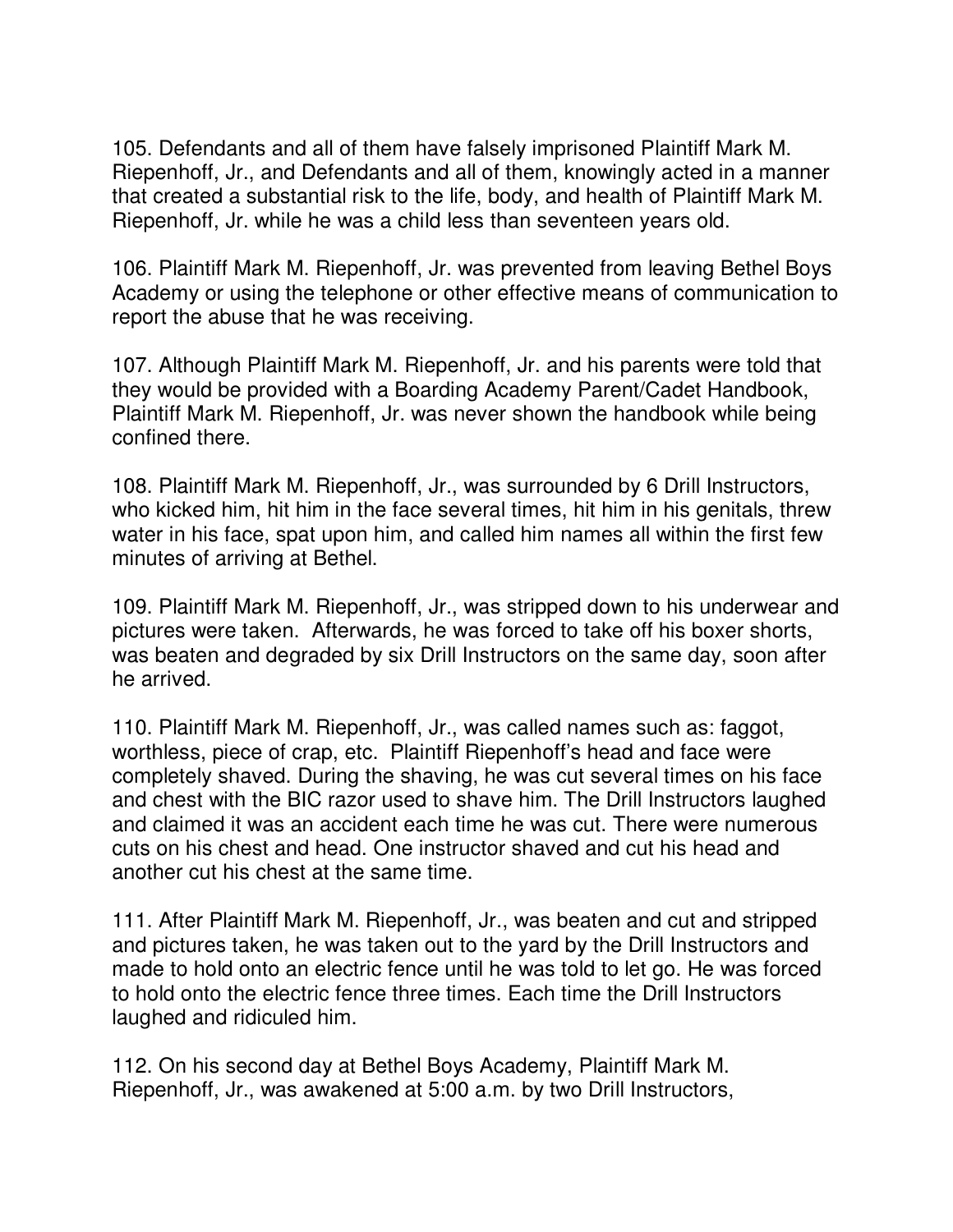(hereinafter sometimes "DI") one white and one black. The black DI is known as "Bonner." DI Bonner walked up to him and said, "You, new boy," to which Plaintiff Mark M. Riepenhoff, Jr., said "Yes, Sir." DI Bonner said "You didn't say the right command," and grabbed Plaintiff Riepenhoff's throat. With assistance of another DI, Plaintiff Riepenhoff's head was tilted backwards while DI Bonner whispered in his ear, "Do you know how many pounds of pressure it takes to crush a human's esophagus?" DI Bonner then said "2 ½" and starting hitting Plaintiff Mark M. Riepenhoff, Jr., in the throat causing Plaintiff Mark M. Riepenhoff, Jr., to cough up blood. This conduct amounted to an implicit threat to break Plaintiff Mark M. Riepenhoff's Jr. neck or otherwise to cause death or serious physical injury.

113. Plaintiff Mark M. Riepenhoff, Jr., was thrown on a table, his shirt ripped off and then he was thrown against a locker. No medical care was provided.

114. All of Plaintiff Riepenhoff's belongings were taken from his bag; his clothes, shoes, new T-shirts, pillow, sheets, towels and wash cloths; and only his shoes returned to him. When he was picked up by his parents, he was not wearing his own clothing and was very dirty and sloppy.

115. Plaintiff Mark M. Riepenhoff, Jr., was told to put his hand in a bag with a poisonous snake. When he refused, the DI yelled at another DI that "This boy has a discipline problem." He was taken out back and sand was dumped in his face, in his shirt and down his pants. He was made to crawl through rocks on his hands and knees.

116. Plaintiff Mark M. Riepenhoff, Jr., was made to get in the "Booty" position and remain so for two hours. If he fell out, he was hit, kicked, called names by the DI's and other cadets. The DI's made two other cadets come out from the barracks. They were also made to get in the "Booty" position. They were told that it was because of Riepenhoff and one of the other cadets was ordered to hit Plaintiff Riepenhoff.

117. When Plaintiff Mark M. Riepenhoff, Jr., asked the DI what he was doing wrong and told them if they would tell him, he would quit doing whatever it was he was doing, so he would quit getting hit. Plaintiff Mark M. Riepenhoff, Jr. was then hit on the left side of his face, tearing his ear open causing blood to run down the side of his face. He was taken in the barracks and peroxide was poured on the wound and a butterfly bandage applied. He was not seen by a nurse or doctor, even through he asked to go to the hospital. He still has a scar on his left ear.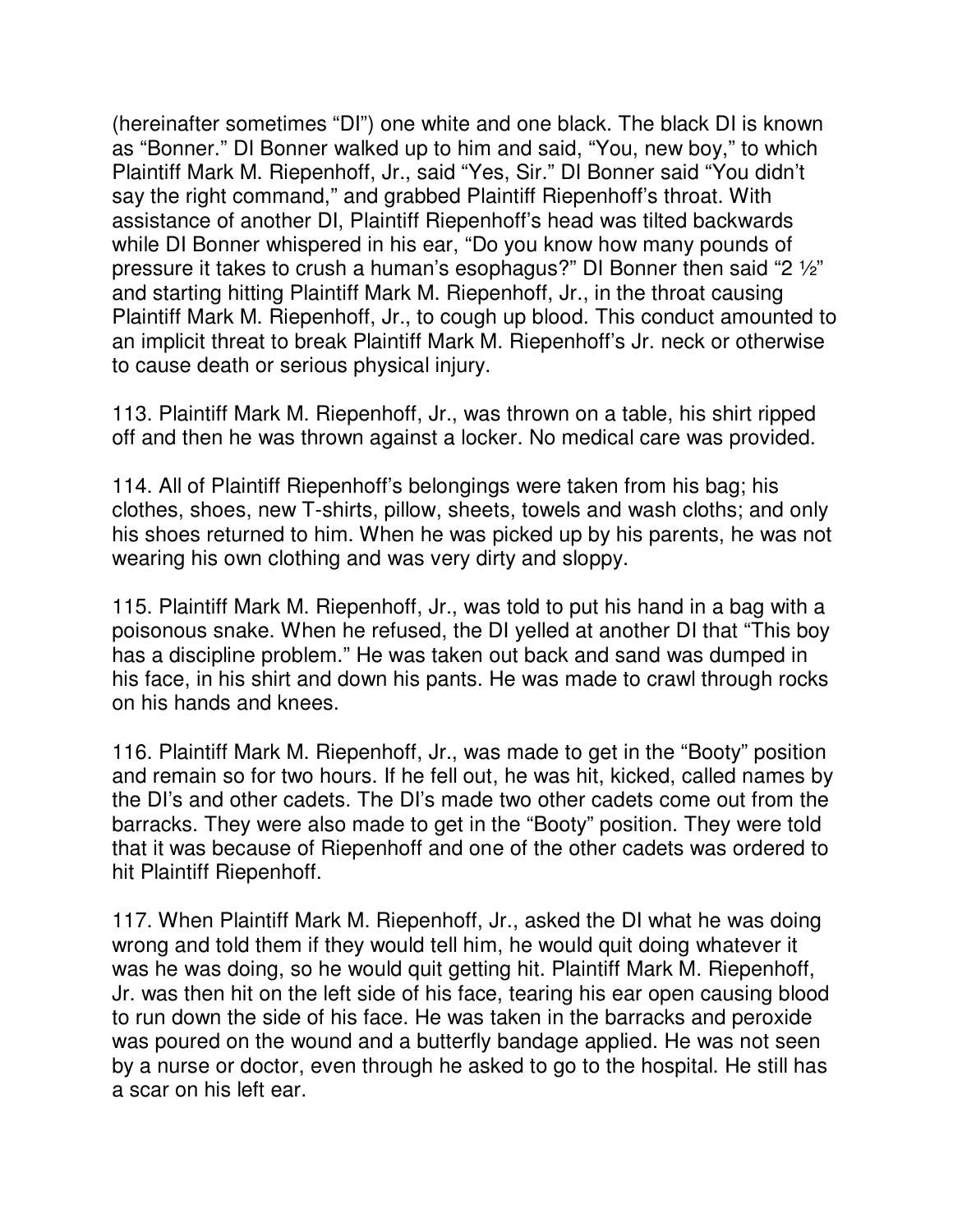118. Plaintiff Mark M. Riepenhoff, Jr., asked to call his mother because she is a nurse and could tell them how to treat the injuries referred to in the above paragraph. He was not allowed to call his mother.

119. Plaintiff Mark M. Riepenhoff, Jr., was hit numerous other times for things like not having his hands in the right position, not looking forward, not sounding off loud enough. Plaintiff Mark M. Riepenhoff, Jr., was grabbed by the throat on various occasions. On another occasion, Plaintiff Mark M. Riepenhoff, Jr., was choked by Herman Fountain himself.

120. At one point, Plaintiff Mark M. Riepenhoff, Jr., witnessed an incident in which another cadet named Morgan Struble had his mouth filled with toothpaste and held shut while his nostrils were filled with water.

121. During his two weeks at Bethel, Plaintiff Mark M. Riepenhoff, Jr., was starved of food so badly that he lost 14 pounds of body weight, from 164 lbs to 150 lbs.

122. Plaintiff Mark M. Riepenhoff, Jr., was taken by escort from home to Bethel in handcuffs at 3:00 a.m. His parents were told that the cuffs would be taken off down the road but the escort indicated that they should remain in the event that Plaintiff Mark M. Riepenhoff, Jr., resisted.

123. Plaintiff Mark M. Riepenhoff, Jr., was not allowed to brush his teeth, and at times was not allowed to shower.

124. Plaintiff Mark M. Riepenhoff, Jr., now suffers from post-traumatic stress disorder.

125. After a few days of incarceration and abuse, Plaintiff Mark M. Riepenhoff, Jr., once tried to talk directly to Herman Fountain and explain what was going on and how the cadets were being treated. Plaintiff Mark P. Riepenhoff was severely beaten, as ordered by Mr. Fountain.

126. Plaintiff Mark M. Riepenhoff, Jr., was ordered to beat another cadet for wearing Plaintiff Riepenhoff's shoes. Plaintiff Riepenhoff had loaned the shoes to the cadet the day before. The next day, when the DI saw that the cadet was again wearing Plaintiff Riepenhoff's shoes, he ordered Plaintiff Riepenhoff to hit and beat the cadet up or be beaten himself.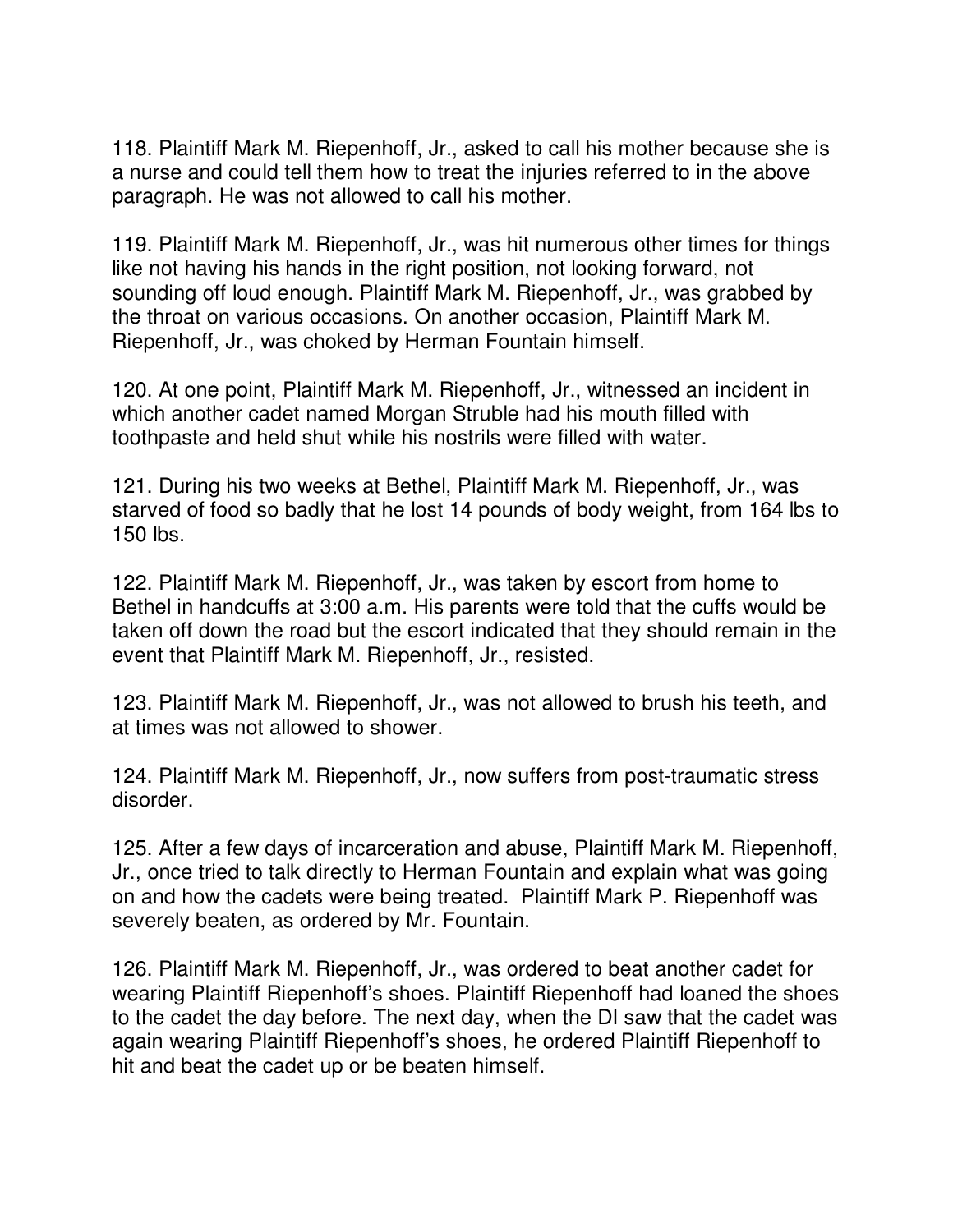127. When Plaintiff Mark M. Riepenhoff, Jr., arrived at Bethel he was given the nick name "Cadet Herpes, Gonorrhea, Syphilis." The nick name was chosen for him because he had a fever blister on his lip. All cadets are assigned a "nick" name upon arrival and must refer to themselves using the nick name.

128. Plaintiff Riepenhoff's bed had to be made within two minutes and in "military style." If it was not correct, the linens were stripped from the beds of all cadets and they were told it was due to Plaintiff Mark M. Riepenhoff, Jr., who was then hit and kicked by the other cadets in his barracks. Plaintiff Mark M. Riepenhoff, Jr., also participated in these types of beatings when ordered to do so by the Defendants.

129. Plaintiff Mark M. Riepenhoff, Jr., was made to do exercises for 14 to 16 hours everyday. Plaintiff Mark M. Riepenhoff, Jr., was not allowed to wear a hat. He suffered serious sunburns, made especially severe in light of the fact that he was forced to shave his head every 2 or 3 days.

## **PART 3, COUNT III ---- NEGLIGENT MEDICAL CARE**

130. Plaintiff Mark M. Riepenhoff, Jr., incorporates all other parts of the complaint to the extent legally and ethically appropriate.

131. Plaintiff Mark M. Riepenhoff, Jr., was repeatedly poked in the eye as a way of conditioning Plaintiff Mark M. Riepenhoff, Jr., to use the term "This Cadet" instead of saying "I" when referring to himself. Plaintiff's eyes were hemorrhaged as a result of the pokes. Plaintiff Riepenhoff, Jr., was denied medical care for the injuries.

132. Plaintiff Mark M. Riepenhoff, Jr., was forced to stand in the middle of a circle surrounded by cadets and DI's, covered with a wool blanket over his head and shoulders, and forced to spin around in circles. If Plaintiff Mark M. Riepenhoff, Jr., fell into anybody, he would be forced to do it again. Plaintiff Mark M. Riepenhoff, Jr., was severely sweating in 90 degree temperatures and slipped and fell in his own body perspiration. Plaintiff Mark M. Riepenhoff, Jr., was beaten because of the fall and forced by the DI's to stand and spin again.

### **PART 4 - JUSTIN ROBERTSON PART 4, COUNT I ---- FRAUD, BREACH OF CONTRACT OF PATTY CRAWFORD**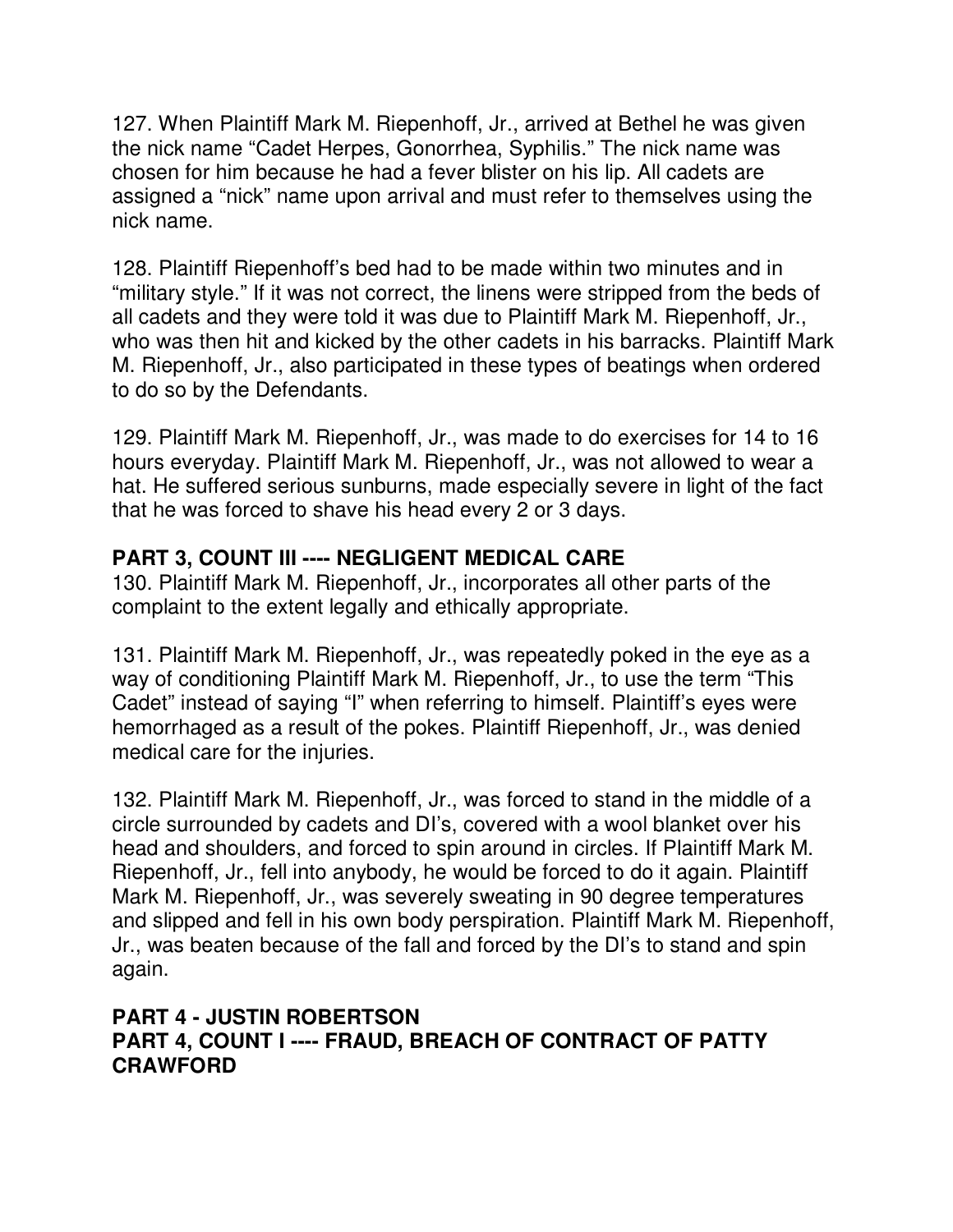133. Plaintiff Patty Crawford incorporates all other parts of the complaint to the extent legally and ethically appropriate.

134. Plaintiff Justin Robertson was enrolled at and attended Bethel Boys Academy a few hours before state officials came into the campus and removed himself and several other students on or about May 14, 2003.

135. Plaintiff Sharon Crawford, mother of Plaintiff Justin Robertson, after forceful persuasion on the part of Bethel Boys Academy staff, agreed to have an "escort" bring her son from court in Amherst County, VA, to Bethel Boys Academy in restraints. The escort sent was Bethel Boys Academy staff member Art Cantrell.

136. On information and belief, Art Cantrell was fully aware of the abuse being suffered by the Plaintiffs and knowingly and willingly engaged in conduct tantamount to kidnapping, in order to deliver boys to the custody of Plaintiffs in exchange for money.

137. Plaintiff Sharon Crawford paid Bethel Boys Academy Staff Member Tommy Fortenberry \$2500 to send an "escort," Art Cantrell, to pick up her son and take him to Bethel Boys Academy. Plaintiff Crawford also paid Art Cantrell's fees in the amount of \$300 (issued a stop payment on the check before it was cashed), which was actually more after motel and lunch expenses.

138. Plaintiff Sharon Crawford paid the sum of \$4000 by business check to Bethel Boys Academy for the down payment of Plaintiff Justin Robertson's enrollment

139. When Mississippi State Officials came to the Bethel Boys Academy campus with a court order to search and remove students for suspected abuse, Plaintiff Justin Robertson was so badly injured that Bethel Staff Members attempted to hide him between some lockers to keep him from being seen by the officials. Plaintiff Robertson was found between lockers and taken by the officials.

140. Plaintiff Sharon Crawford was damaged in the amount of \$6,800, plus additional damages for the injuries to her son and her relationship with her son, as a proximate result of the Defendants' fraudulent conduct.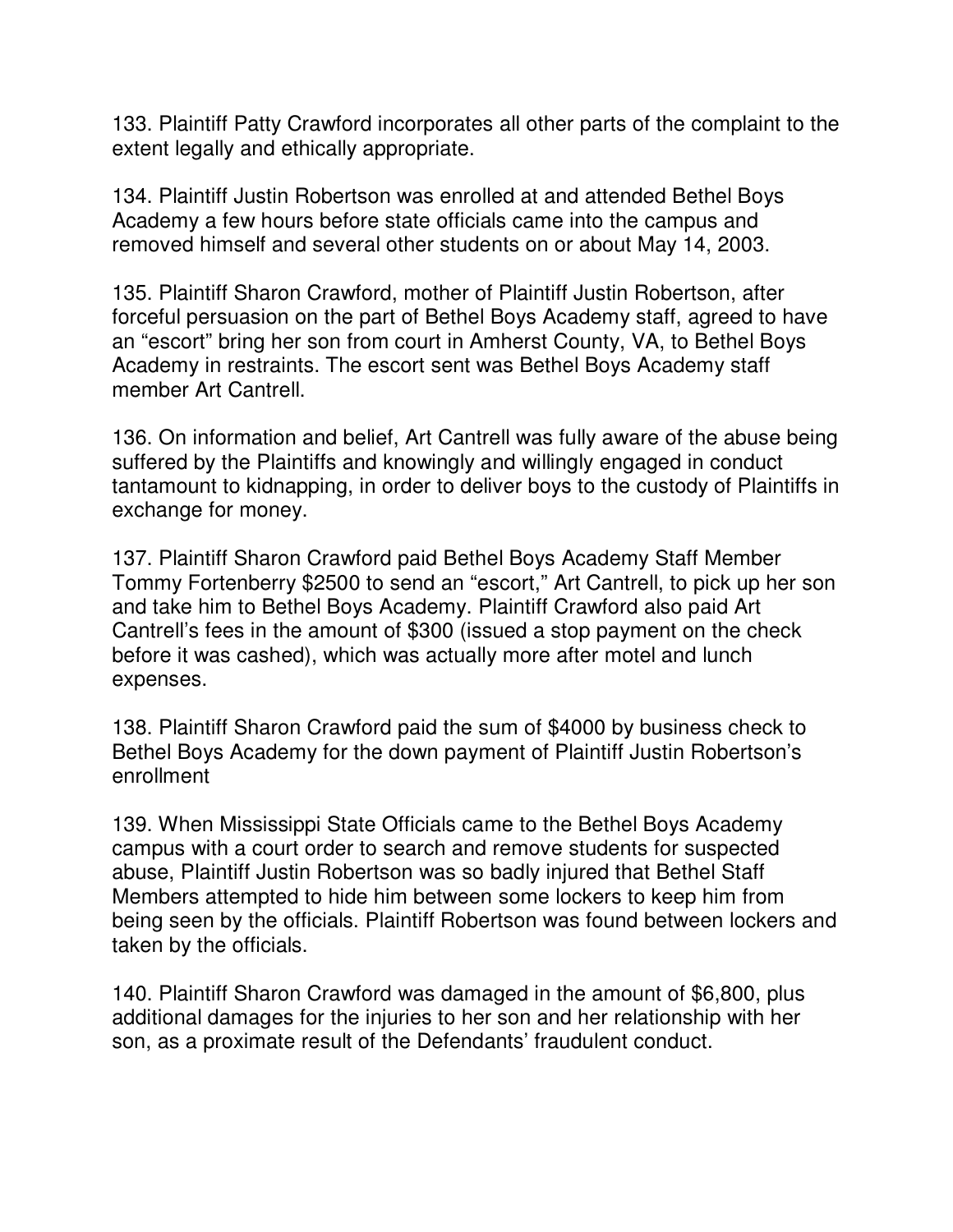# **PART 4, COUNT II ---- ASSAULT AND BATTERY, FALSE IMPRISONMENT,**

### **INTENTIONAL INFLICTION OF EMOTIONAL DISTRESS**

141. Plaintiff Justin Robertson incorporates all other parts of the complaint to the extent legally and ethically appropriate.

142. Defendants and all of them confined Plaintiff Justin Robertson while he was a minor without legal justification by the use of fraud and deceit on the Plaintiff Justin Robertson and his parents from on or about May 22, 2003 until on or about May 22, 2003.

143. Defendants and all of them have falsely imprisoned Plaintiff Justin Robertson, and Defendants and all of them, knowingly acted in a manner that created a substantial risk to the life, body, and health of Plaintiff Justin Robertson while he was a child less than seventeen years old. Plaintiff Justin Robertson was prevented from leaving Bethel Boys Academy or using the telephone or other effective means of communication to report the abuse that he was receiving.

144. Although Plaintiff Justin Robertson and his parents were told that they would be provided with a Boarding Academy Parent/Cadet Handbook, Plaintiff Justin Robertson was never shown the handbook while being confined there.

145. Plaintiff Justin Robertson was taken by "escort" Art Cantrell from his hometown of Troutville, Virginia to Bethel Boys Academy.

146. Plaintiff Justin Robertson was taken to an Emergency Room in Lucedale, Mississippi by the state officials who removed him from Bethel Boys Academy. Plaintiff Robertson had been choked so severely by Drill Instructors at Bethel Boys Academy that he could not speak for three days after returning home.

147. Plaintiff Justin Robertson was treated by his pediatrician immediately after returning home for internal bruising caused by Drill Instructors upon his arrival at Bethel Boys Academy.

148. Plaintiff Justin Robertson, upon arrival at Bethel Boys Academy, was called a "gang member" by Drill Instructors because of a bandana he had brought from home. The Drill Instructors took the bandana from Plaintiff Robertson and tied it around his neck, then used it to drag him across the room by his throat.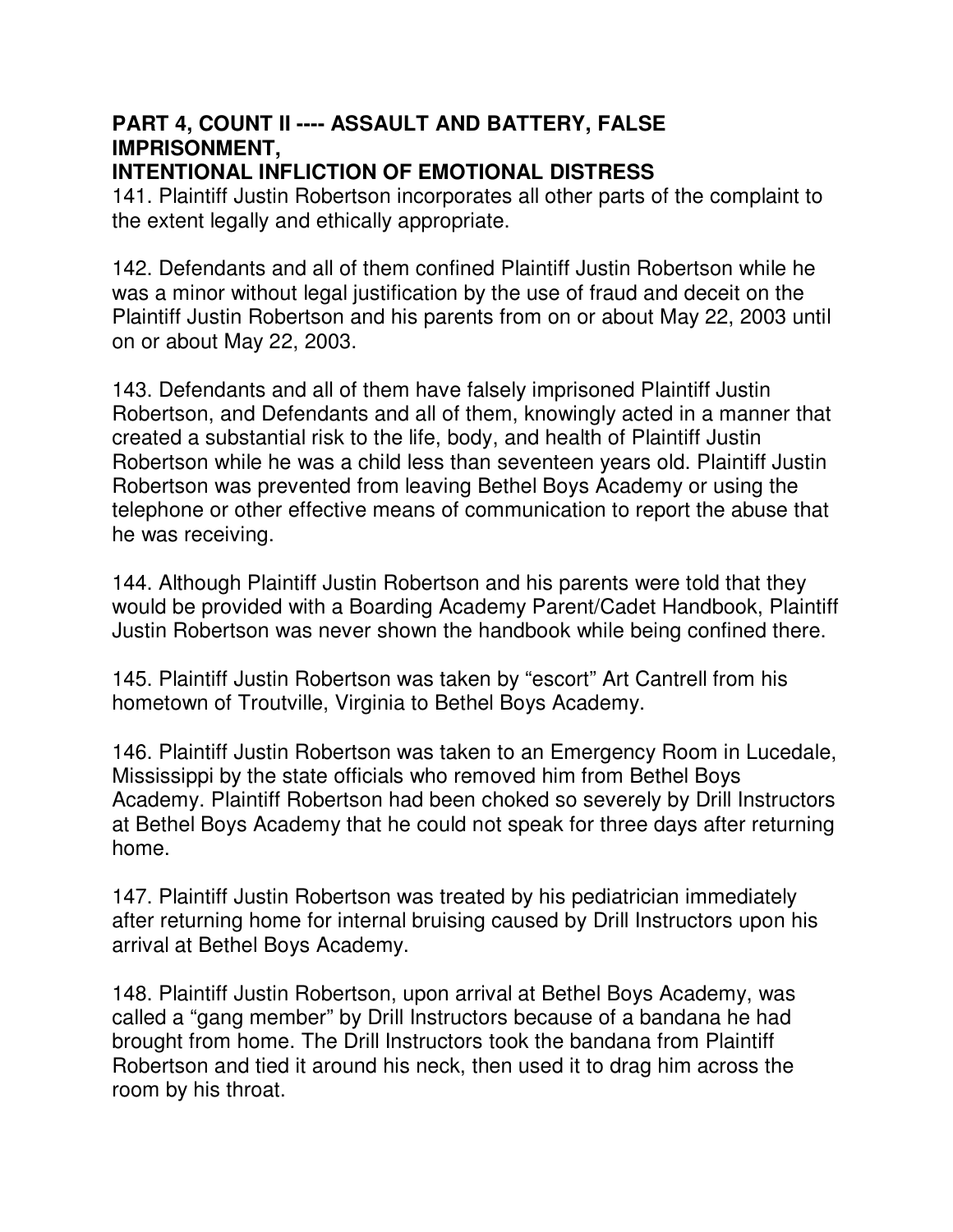149. Plaintiff Justin Robertson was shaved by Drill Instructor John Butler upon arrival at Bethel Boys Academy. When Plaintiff Robertson's head was shaved it was intentionally gouged seventeen times. The gouges in Plaintiff Robertson's head were deep and became infected.

150. Upon the arrival of Plaintiff at Bethel Boys Academy, Defendants Kevin McGowan, and John Butler joined in with "Little Bonner" to beat and kick Plaintiff Justin Robertson severely. He was then ordered to do a pushup and allow himself to free fall to the floor. Plaintiff Justin Robertson was so scared that he obeyed, causing a one inch gash on the chin. He received no medical attention for this gash until state authorities came into Bethel Boys Academy and took him out.

151. The Defendants unsuccessfully tried to hide Plaintiff Justin Robertson from the authorities. On information and belief this was a joint effort on the part of all the Defendants, to hide the evidence of their wrongdoing.

#### **PART 5 - RALPH G. NOCK PART 5, COUNT I ---- FRAUD, BREACH OF CONTRACT OF CINDY McCOY**

152. Plaintiff Cindy McCoy incorporates all other parts of the complaint to the extent legally and ethically appropriate.

153. Plaintiff Ralph G. Nock was enrolled and attended Bethel Boys Academy in or around Lucedale, Mississippi, from on or about December 26, 2002 until on or about May 14, 2003.

154. Plaintiff Cindy McCoy, mother of Plaintiff Ralph G. Nock, was assured by staff members of Bethel Boys Academy that her son would be well cared for and educated for one year in exchange for \$16,000 in tuition paid directly to the school.

155. Plaintiff Ralph G. Nock was removed from the Bethel Boys Academy on or around May 27, 2003, by state officials when they entered the school after reports of child abuse.

156. Plaintiff Cindy McCoy suffered damages in the amount of \$16,000 plus additional damages for the injuries to her son and her relationship with her son, as a proximate result of the Defendants' fraudulent conduct.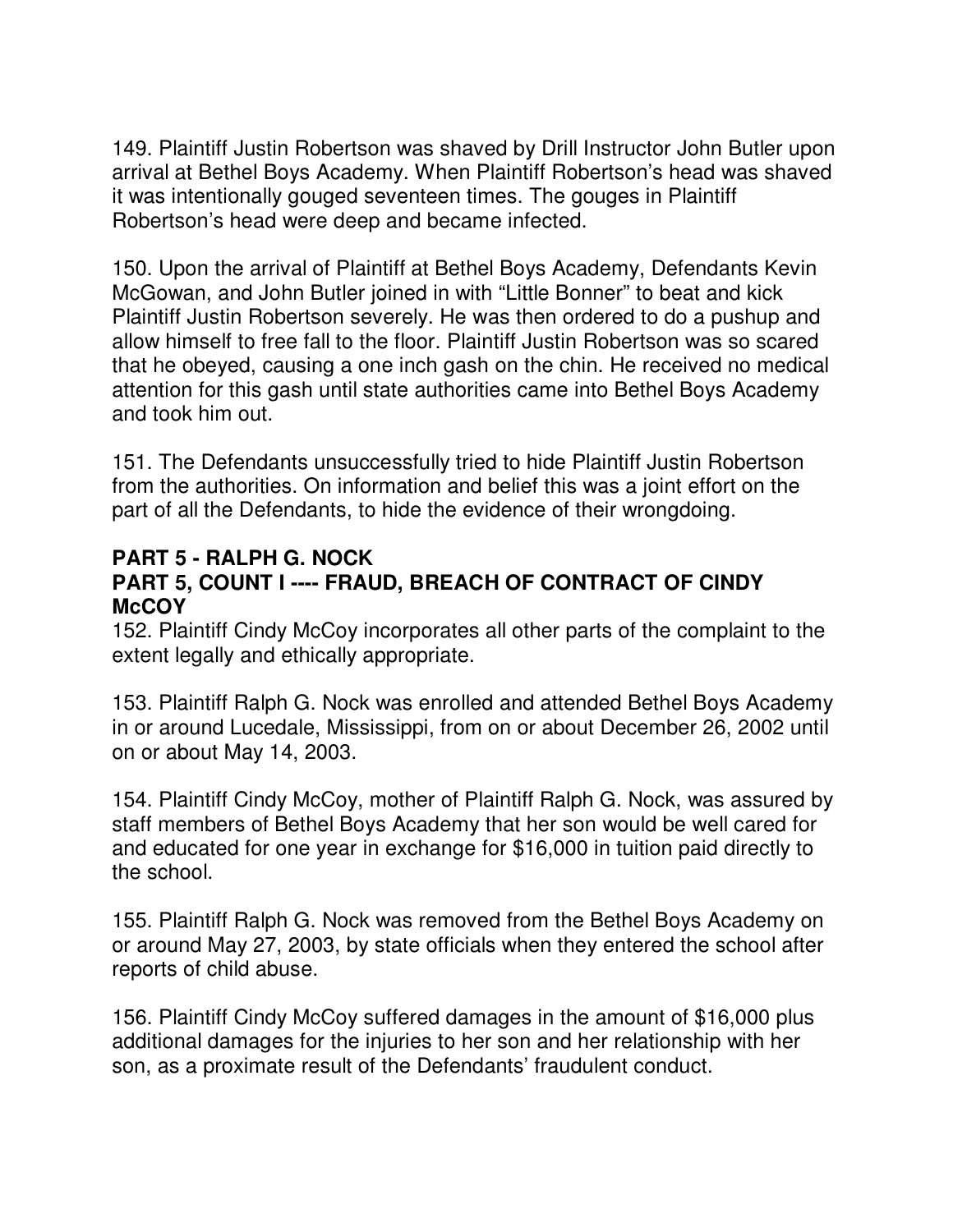# **PART 5, COUNT II ---- ASSAULT AND BATTERY, FALSE IMPRISONMENT,**

### **INTENTIONAL INFLICTION OF EMOTIONAL DISTRESS**

157. Plaintiff Ralph G. Nock incorporates all other parts of the complaint to the extent legally and ethically appropriate.

158. Defendants and all of them confined Plaintiff Ralph G. Nock while he was a minor without legal justification by the use of fraud and deceit on the Plaintiff Ralph G. Nock and his parents from on or about October 1, 2002 until on or about May 14, 2003.

159. Defendants and all of them have falsely imprisoned Plaintiff Ralph G. Nock, and Defendants and all of them, knowingly acted in a manner that created a substantial risk to the life, body, and health of Plaintiff Ralph G. Nock while he was a child less than seventeen years old. Plaintiff Ralph G. Nock was prevented from leaving Bethel Boys Academy or using the telephone or other effective means of communication to report the abuse that he was receiving

160. Although Plaintiff Ralph G. Nock and his parents were told that they would be provided with a Boarding Academy Parent/Cadet Handbook, Plaintiff Ralph G. Nock was never shown the handbook while being confined there.

161. Plaintiff Ralph G. Nock, while a student of Bethel Boys Academy, was drowned until unconscious by Drill Instructor Myers and resuscitated. After being resuscitated, Plaintiff Nock was beaten by Drill Instructor Myers for passing out.

162. Plaintiff Ralph G. Nock was taken to an electric fence by staff members of Bethel Boys Academy and forced to hold the fence with his bare hands for approximately 20 seconds.

163. Plaintiff Ralph G. Nock was punched in the face and choked by Bethel Boys Academy Staff Member Tommy Fortenberry.

## **PART 5, COUNT III ---- NEGLIGENT MEDICAL CARE**

164. Plaintiff Ralph G. Nock incorporates all other parts of the complaint to the extent legally and ethically appropriate.

165. Plaintiff Ralph G. Nock's left knee became seriously infected and swollen due to an infection while at Bethel Boys Academy. Plaintiff Nock was denied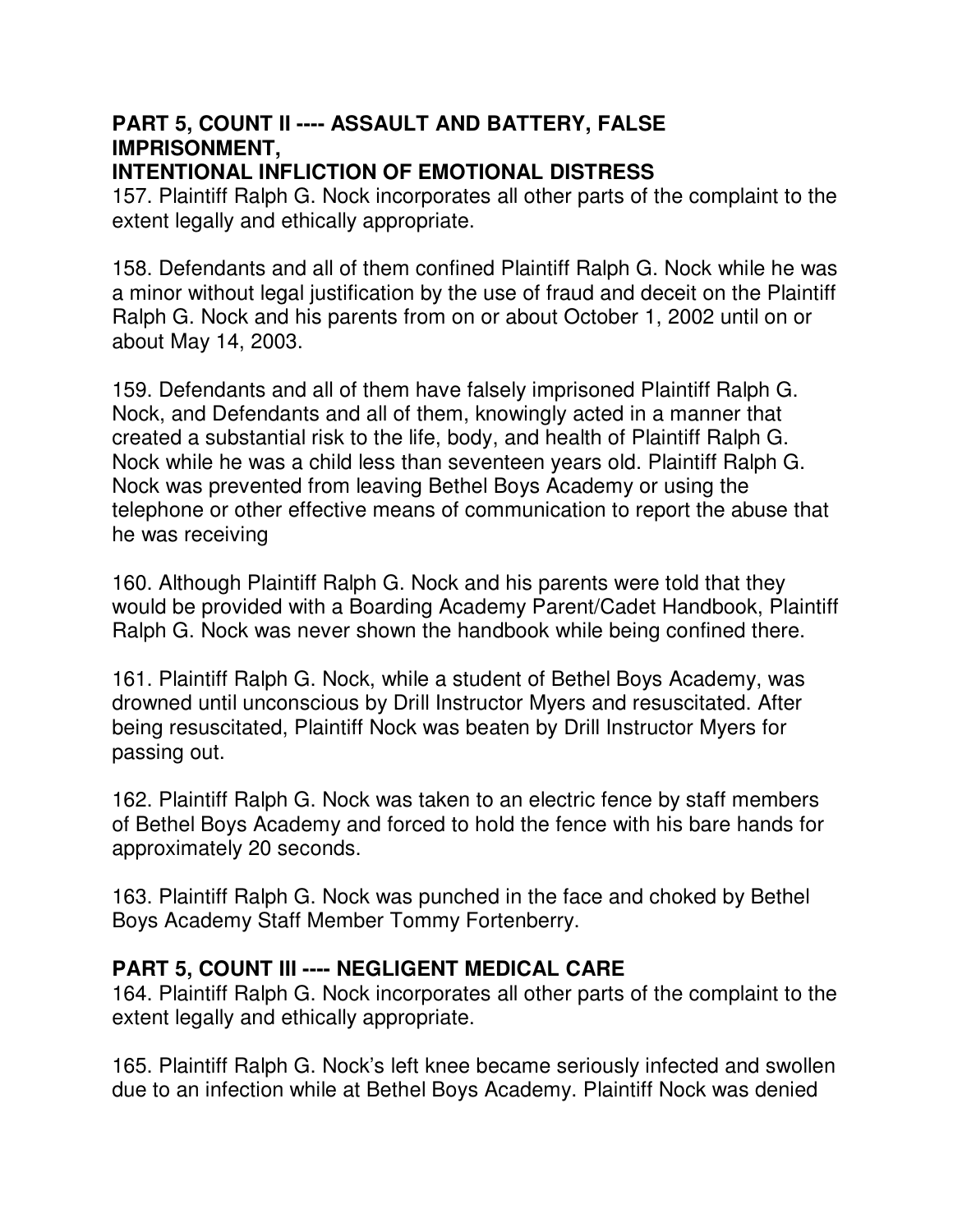necessary medical treatment. When Plaintiff Nock persisted in requesting medical care a Bethel staff member cut his knee with a military-style field knife to remove the infected area. Plaintiff Nock was seen by an emergency care physician upon returning home with his family for the infection and wound.

166. Plaintiff Ralph G. Nock suffered unnecessary pain, and received substandard and negligent medical care in having a staff member cut on his knee.

#### **PART 6 - JOSHUA PHILLIPS PART 6, COUNT I ---- FRAUD, BREACH OF CONTRACT OF LINDA GRIGGS**

167. Plaintiff Joshua Phillips incorporates all other parts of the complaint to the extent legally and ethically appropriate.

168. Plaintiff Joshua Phillips was enrolled and attended Bethel Boys Academy in or around Lucedale, Mississippi from on or around April 28, 2003, until on or around May 14, 2003 when he was removed from the school by state officials.

169. Plaintiff Linda Griggs, mother of Plaintiff Joshua Phillips, was told by Defendants that she did not need to supply Plaintiff Phillips with personal belongings, including but not limited to clothing, towels, sheets and pillows, as they would be provided for him by the school for a fee of \$2000, paid by Plaintiff Griggs. This fee was in addition to the tuition.

170. Upon arrival at Bethel, Plaintiff Joshua Phillips was given one T-shirt, one pair of pants, and one pair of boxer shorts. Plaintiff Phillips was not given any socks. Plaintiff Phillips was not given any other clothes until he moved up to "Charlie." Plaintiff Phillips was then given an additional pair of "Dickies" pants, one pair of "Camies" and two additional T-shirts, but no boxer shorts and never any socks. Plaintiff never received any towels while he was at Bethel and was forced to borrow towels and clothing, including underwear, from other cadets daily.

171. Plaintiff Linda Griggs paid \$2000 up front to Bethel Boys Academy for Plaintiff Joshua Phillips' enrollment and for uniforms. Plaintiff Griggs paid another \$2000 to Bethel on May 5, 2003.

172. Plaintiff Linda Griggs suffered damages in the amount of \$4,000 plus additional damages of lost work, cancelled airline tickets and for the injuries to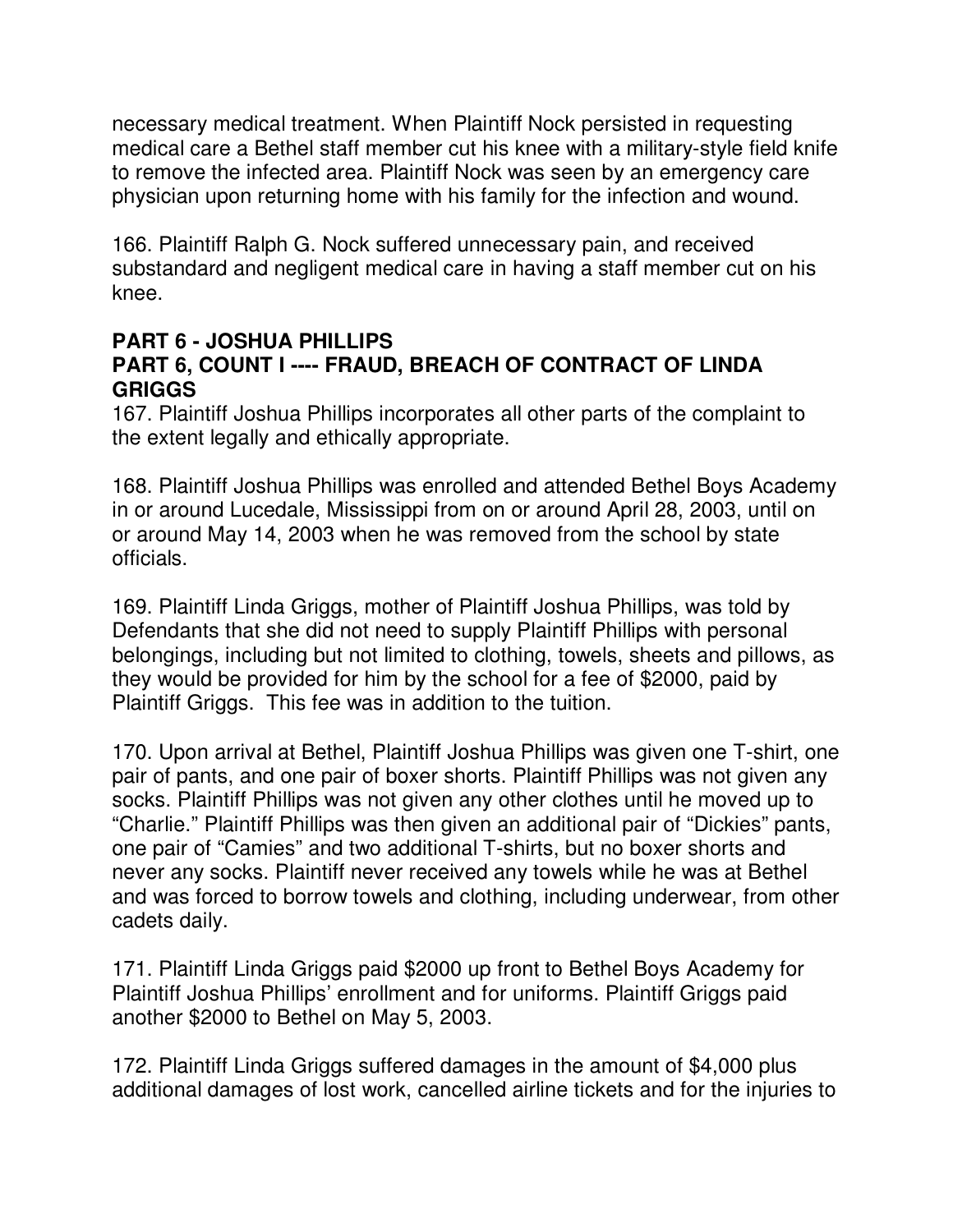her son and her relationship with her son, as a proximate result of the Defendants' fraudulent conduct.

# **PART 6, COUNT II ---- ASSAULT AND BATTERY, FALSE IMPRISONMENT,**

**INTENTIONAL INFLICTION OF EMOTIONAL DISTRESS**

173. Plaintiff Joshua Phillips incorporates all other parts of the complaint to the extent legally and ethically appropriate.

174. Defendants and all of them confined Plaintiff Joshua Phillips while he was a minor without legal justification by the use of fraud and deceit on the Plaintiff Joshua Phillips and his parents from on or about October 1, 2002 until on or about May 14, 2003.

175. Defendants and all of them have falsely imprisoned Plaintiff Joshua Phillips, and Defendants and all of them knowingly acted in a manner that created a substantial risk to the life, body, and health of Plaintiff Joshua Phillips while he was a child less than seventeen years old. Plaintiff Joshua Phillips was prevented from leaving Bethel Boys Academy or using the telephone or other effective means of communication to report the abuse that he was receiving.

176. Although Plaintiff Joshua Phillips and his parents were told that they would be provided with a Boarding Academy Parent/Cadet Handbook, Plaintiff Joshua Phillips was never shown the handbook while being confined there.

177. Upon arrival at Bethel Boys Academy, Plaintiff Joshua Phillips' head and face were completely shaved. Plaintiff Phillips' head was purposefully cut during the shaving process. Plaintiff Phillips was denied medical care for the wounds and had aftershave poured over his head.

178. When Plaintiff Joshua Phillips was asked questions by Drill Instructors and responded referring to himself with the word "I," he was repeatedly poked in the eye by the Drill Instructors and told, "This is your eye. You are a cadet."

179. Plaintiff Joshua Phillips was punched in the forehead twice by a Drill Instructor who was wearing a large ring to inflict more pain.

180. During initial PT, Plaintiff Joshua Phillips was asked by a Drill Instructor if he would like some water. When Plaintiff Phillips answered yes, water was poured over his head.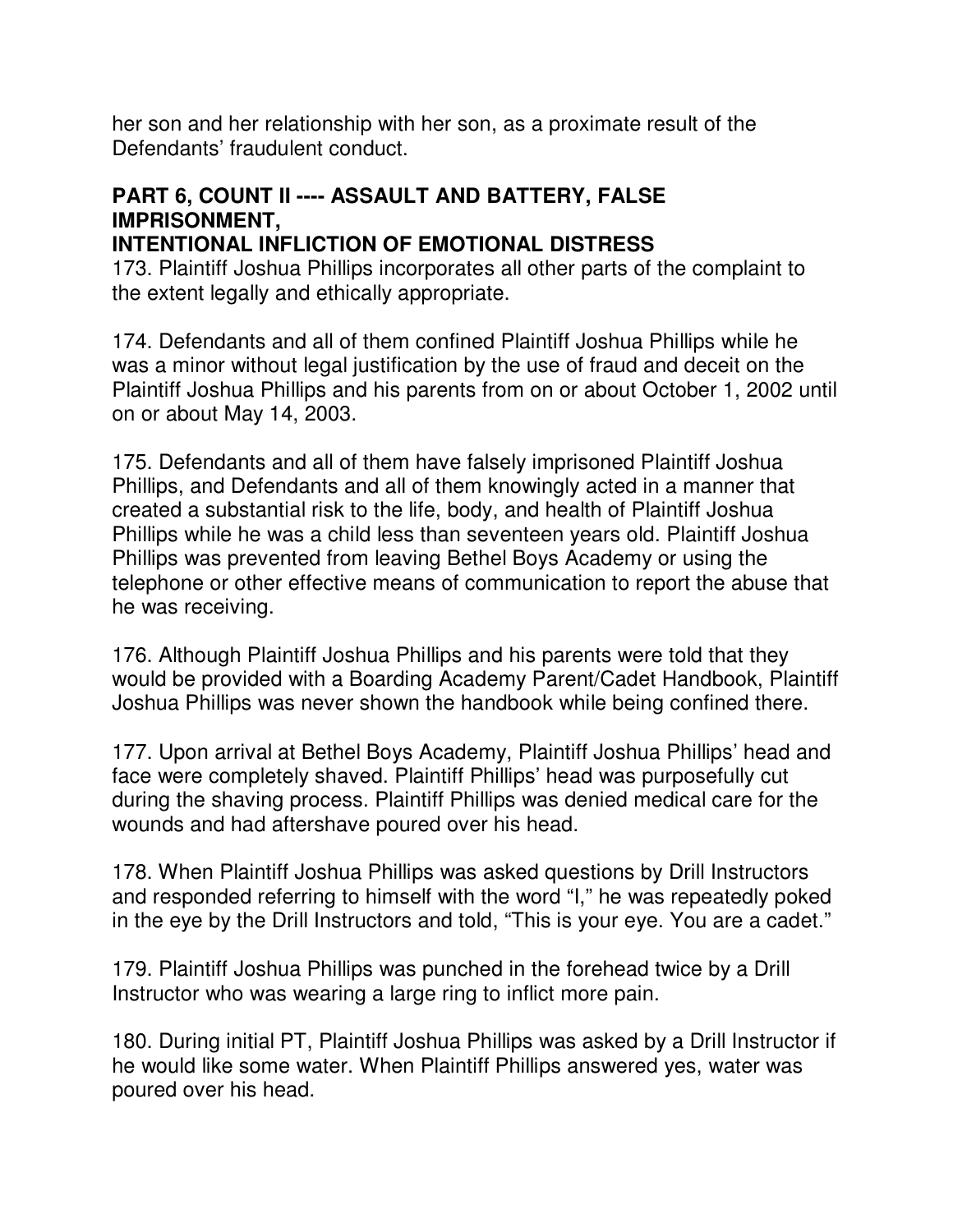181. After the initial individual PT session, Plaintiff Joshua Phillips was taken out to exercise with a group of approximately twelve other orientees. Plaintiff Phillips was asked by a Drill Instructor if he need help with "Down-ups." Plaintiff Phillips said he did not, but the Drill Instructor said, "I think you do," and proceeded to trip him repeatedly.

182. Plaintiff Joshua Phillips was made to do exercises over a large mud- and water-filled trench. Plaintiff Phillips was made to fall face-down without catching himself with his hands. Plaintiff Phillips was made to roll front-to-back repeatedly in the mud.

183. During the first two weeks after Plaintiff Joshua Phillips arrival at Bethel Boys Academy, he was taken into the dining room after breakfast with two other cadets by Drill Instructors. The Drill Instructors would force the boys to exercise while punching them and kicking them in the ribs and stomachs while wearing heavy boots.

184. Plaintiff Phillips was rarely allowed to receive telephone calls from his family, and when he was allowed to speak to them, the calls were always monitored by Bethel Boys Academy Staff. Usually the monitor was Defendant John Fountain and another older cadet who worked at a desk in the office. Plaintiff Phillips was informed by John Fountain that this was a test to see what he was going to do.

185. On one telephone call with his mother, Plaintiff Joshua Phillips attempted to tell his mother what was going on at Bethel and how he was being treated. Ten minutes after the telephone call Plaintiff Phillips was taken to a sand pit beside of the dining facility where a group of older cadets was waiting. Plaintiff Phillips was forced to lie down in the sand while water was poured over his head and body. Plaintiff Phillips was then forced to open his mouth while other boys poured sand into it. Bethel staff member Defendant John Fountain drove up to see the incident and was carrying a large switch. Defendant John Fountain told other cadets to take Plaintiff Phillips to the barracks and make him stand in a corner for the rest of the night and told him he had lost telephone privileges for one month. Defendant John Fountain also told Plaintiff Phillips that if he moved from the corner for the rest of the night for any reason other than to go to the bathroom or go to bed or if he talked to anyone that he would personally beat him.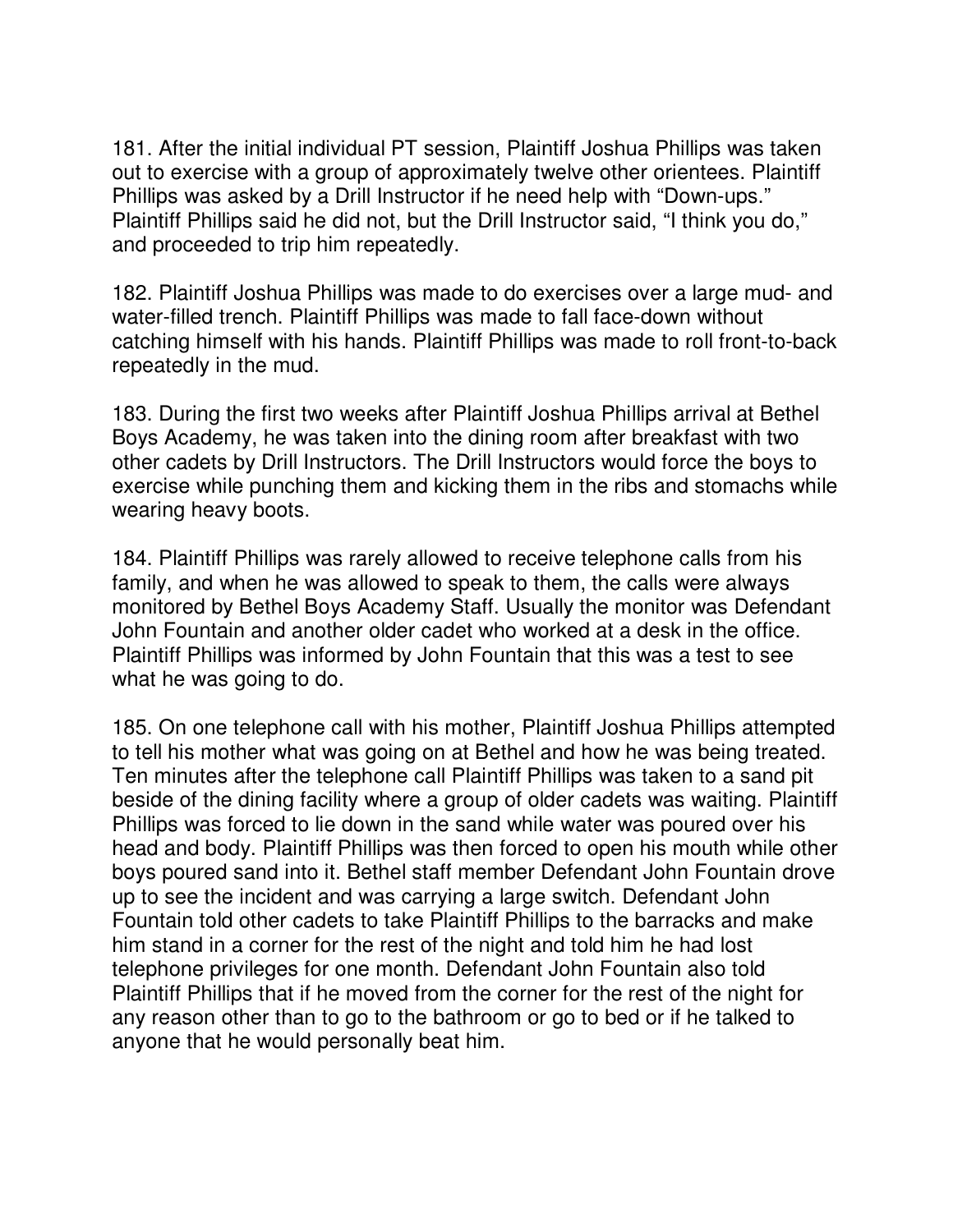186. Due the incident mentioned in the above paragraph, Plaintiff Phillips was being taken to the barracks by two cadets and a third cadet was waiting behind the middle barrack. He motioned for the two cadets to bring Plaintiff Philips over to him. While these two cadets watched, the third beat Plaintiff Philips with a broomstick. A Mississippi Power worker was working above the campus on a pole and witnessed the treatment of Plaintiff Joshua Phillips. The worker came down from the pole and had two cadets go and get staff members He spoke with Defendant John Fountain and another staff member referred to as "Little Bonner." The power worker threatened to call the police if he ever saw similar treatment at the school.

187. During one PT session, Plaintiff Joshua Phillips complained of being too tired to continue exercising. Bethel staff member Tommy Fortenberry took Plaintiff Phillips to the boxing ring and forced him to fight with one of the lead cadets. Plaintiff Phillips said he could not fight anymore because he was too tired. Fortenberry then put on a single boxing glove and punched Plaintiff Phillips in the nose causing it to bleed. Fortenberry then had another cadet bring a glass of iced tea to him and threw it in Plaintiff Phillips' face.

188. Plaintiff Joshua Phillips witnessed several cadets being choked by others on a regular basis. Physical brutality among the cadets was encouraged and often required by Bethel staff members.

#### **PART 7- JACOB "JAKE" CAMPBELL PART 7, COUNT I ---- FRAUD, BREACH OF CONTRACT OF CAROLYN CAMPBELL**

189. Plaintiff Carolyn Campbell incorporates all other parts of the complaint to the extent legally and ethically appropriate.

190. Plaintiff Jacob Campbell was enrolled and attended Bethel Boys Academy in or around Lucedale, Mississippi from on our about March 15, 2003 until on or about June 14, 2003 when he escaped from the school and went to a local Emergency Room for medical care.

191. Plaintiff Carolyn Campbell, mother of Plaintiff Jacob Campbell, was referred to Bethel Boys Academy by an internet teen referral agency.

192. Plaintiff Carolyn Campbell was lied to in roughly the same manner as the other parents named as Plaintiffs in this complaint.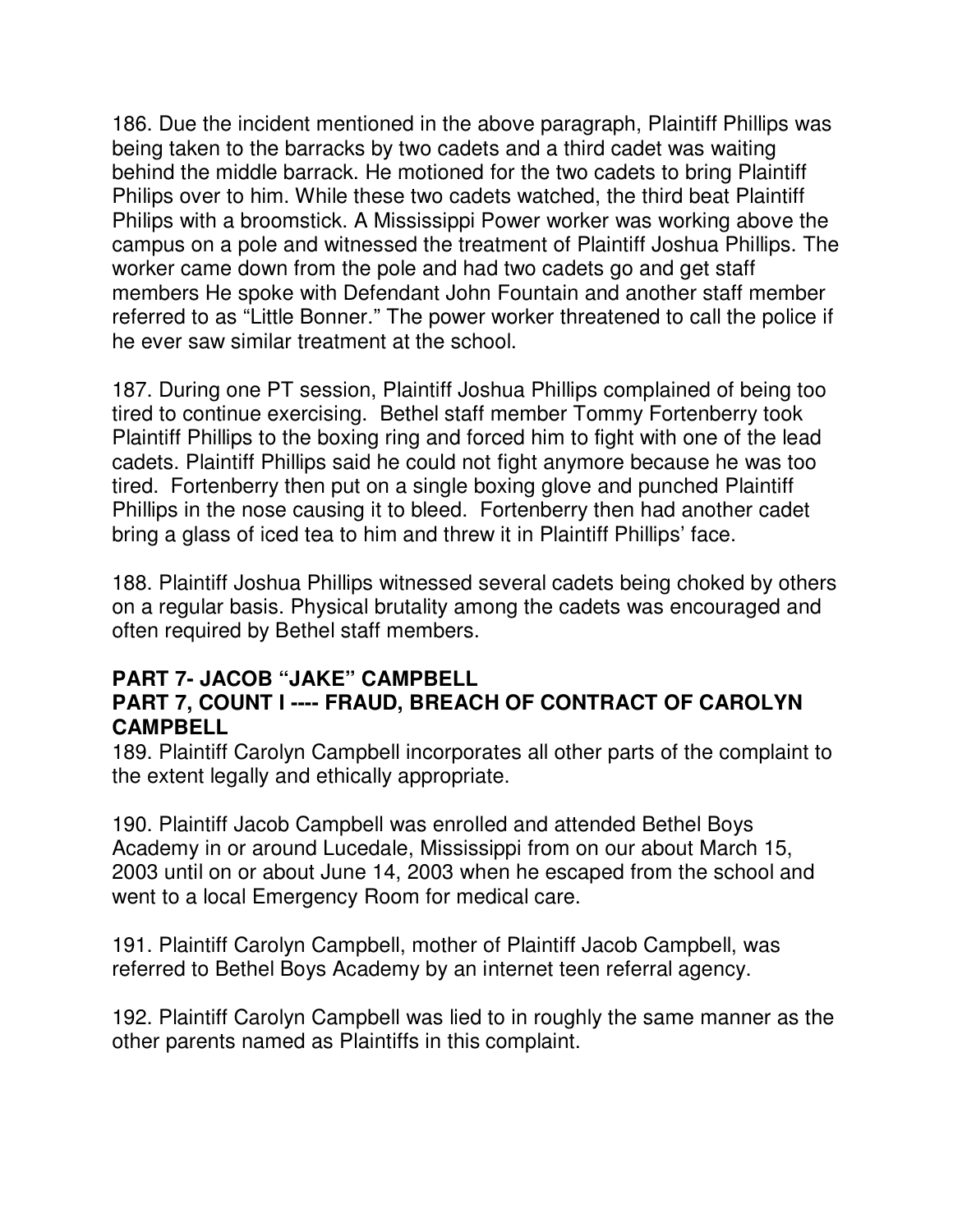193. Defendants have denied Plaintiff Jacob Campbell access to his transcript of work completed while attending Bethel Boys Academy which is affecting his continuing school at home.

# **PART 7, COUNT II ---- ASSAULT AND BATTERY, FALSE IMPRISONMENT,**

#### **INTENTIONAL INFLICTION OF EMOTIONAL DISTRESS**

194. Plaintiff Jacob Campbell incorporates all other parts of the complaint to the extent legally and ethically appropriate.

195. Defendants and all of them confined Plaintiff Jacob Campbell while he was a minor without legal justification by the use of fraud and deceit on the Plaintiff Jacob Campbell and his parents from on or about March 15, 2003 until on or about May 14, 2003.

196. Defendants and all of them have falsely imprisoned Plaintiff Jacob Campbell, and Defendants and all of them, knowingly acted in a manner that created a substantial risk to the life, body, and health of Plaintiff Jacob Campbell while he was a child less than seventeen years old. Plaintiff Jacob Campbell was prevented from leaving Bethel Boys Academy or using the telephone or other effective means of communication to report the abuse that he was receiving.

197. Although Plaintiff Jacob Campbell and his parents were told that they would be provided with a Boarding Academy Parent/Cadet Handbook, Plaintiff Jacob Campbell was never shown the handbook while being confined there.

198. Plaintiff Jacob Campbell was beaten so severely by Bethel Boys Academy staff members that, upon medical examination, he was found to have bruised kidneys and blood in his urine.

199. Plaintiff Jacob Campbell was so traumatized by his experiences at Bethel Boys Academy that he has now become more aggressive and shows little emotion or affection towards his family.

200. Plaintiff Campbell was beaten by several drill instructors and high ranking cadets his first week of arrival at Bethel Boys Academy.

201. Every time Plaintiff Campbell said I or me he was poked in the eye and chest by Bethel Boys Academy staff. This was done on a regular basis. **PART 7, COUNT III ---- NEGLIGENT MEDICAL CARE**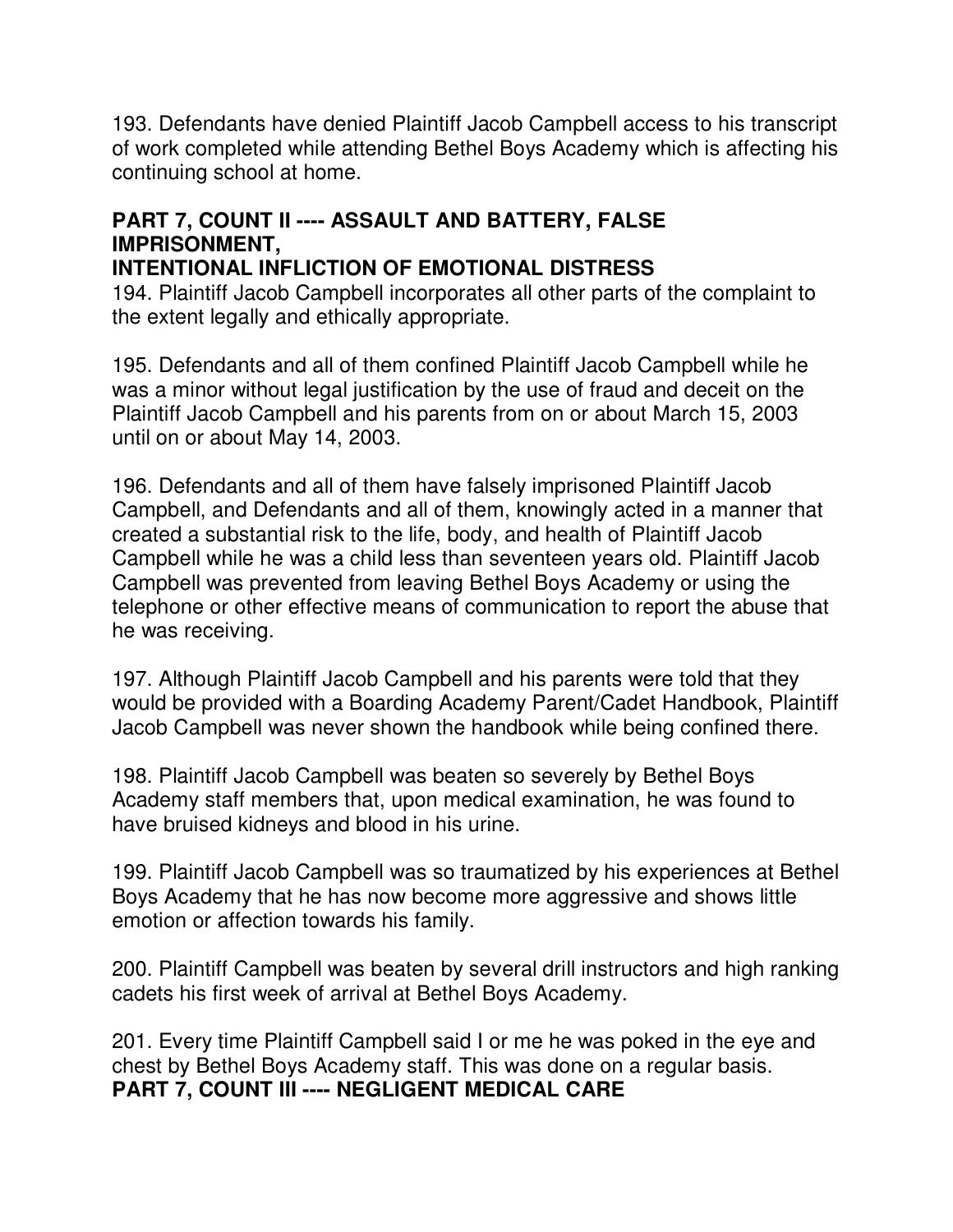202. Plaintiff Jacob Campbell incorporates all other parts of the complaint to the extent legally and ethically appropriate.

203. Plaintiff Jacob Campbell was never allowed to see a doctor for injuries incurred while at Bethel Boys Academy and even had to escape to take himself to a local Emergency Room for care.

204. Plaintiff Jacob Campbell had been on Prozac, an anti-depressant medication, before being enrolled at Bethel Boys Academy. When Plaintiff Campbell and his parents arrived, his medication had been forgotten at home. Plaintiff Carolyn Campbell immediately went home and sent a three month supply of the medication via overnight Federal Express so that he would not be without the medication. Each time Plaintiff Carolyn Campbell called the school, she was assured by Bethel staff members that Plaintiff Jacob Campbell was being administered the proper dosage of his medication.

205. Plaintiff Jacob Campbell was never given his Prozac while attending Bethel Boys Academy and was informed by staff members that they school did not believe in anti-depressants or other behavioral medications. Plaintiff Jacob Campbell suffered withdrawal symptoms from the lack of proper medication and was not given treatment.

206. After being denied his medication for so long at Bethel Boys Academy, Plaintiff Jacob Campbell has refused to begin treatment again at home.

### **PART 7, COUNT IV ---- FAILURE TO PAY MINIMUM WAGE AND OVERTIME**

207. Plaintiff Jacob Campbell incorporates all other parts of the complaint to the extent legally and ethically appropriate.

208. Plaintiff Jacob Campbell was made to work in the office of Bethel Boys Academy as a "scribe" which in reality amounted an office assistant.

209. Plaintiff Jacob Campbell was made an orientation guide while he was there. His duties included, but were not limited to, being an unpaid security guard continuously for an assigned new student to ensure the student followed the rules and did not run away.

210. Plaintiff Jacob Campbell was made an unpaid security guard while attending Bethel Boys Academy. His duties included, but were not limited to, ensuring that other cadets did not break rules or attempt to run away. Plaintiff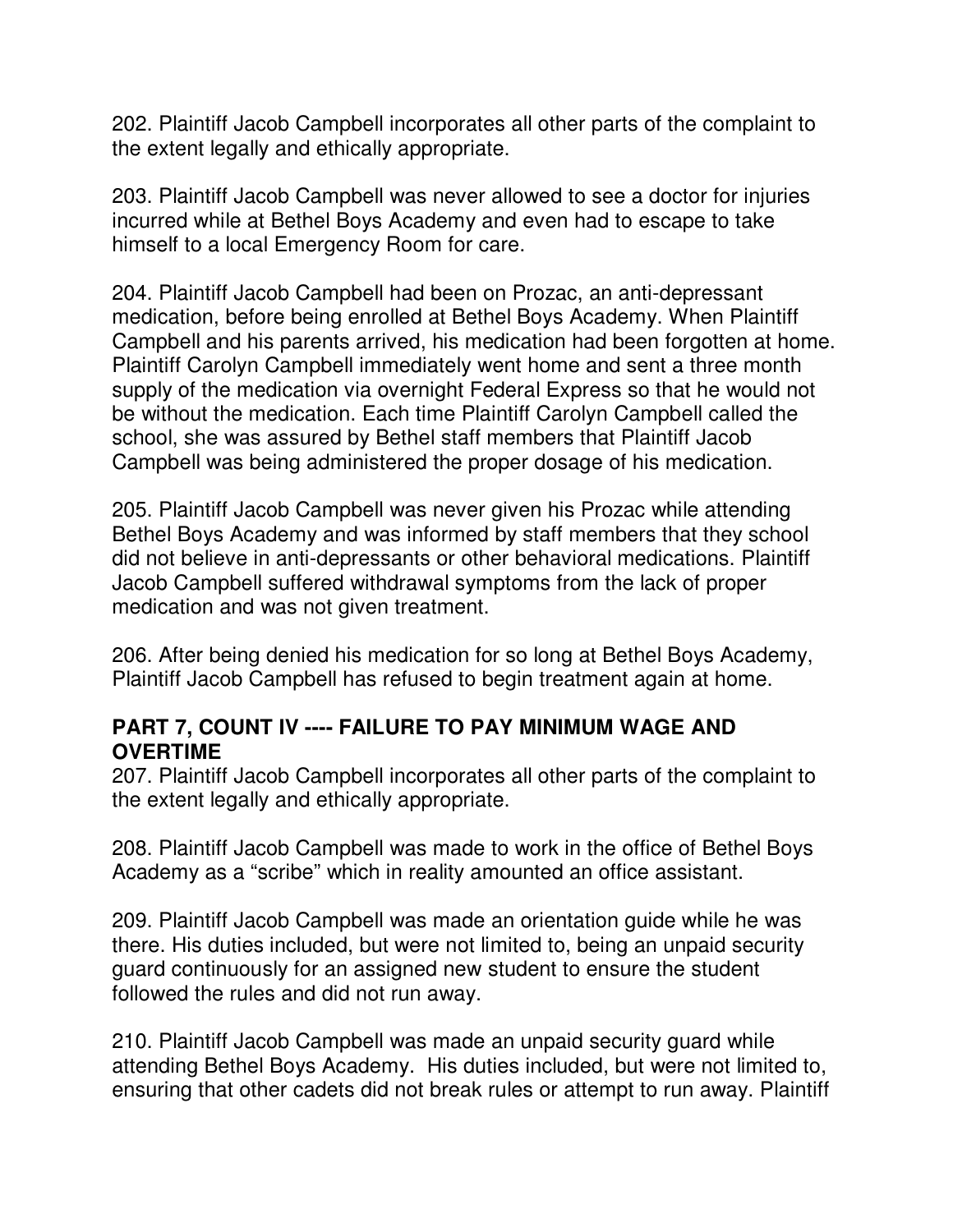Jacob Campbell was instructed to stop any runaway attempts even using physical force.

211. Jacob Campbell prays for wages at the minimum wage plus overtime for 90 days at 18 hours per day.

## **PART 8- JOSH LAWRENCE**

## **PART 8, COUNT 1---- FRAUD, BREACH OF CONTRACT**

212. Plaintiff Leroy Lawrence incorporates all other parts of the complaint to the extent legally and ethically appropriate.

213. Plaintiff Leroy Lawrence is the father of Plaintiff Josh Lawrence.

214. Plaintiff Leroy Lawrence enrolled his son Josh Lawrence, a minor, in Bethel Boys Academy in or around Lucedale, Mississippi, on or about March 26, 2003. Plaintiff Josh Lawrence was a student/cadet there until on or about June 6, 2003.

215. Plaintiff Leroy Lawrence paid the sum of \$2,000 up front and was to pay \$1,800 per month to Bethel Boys Academy upon enrollment of his son, Josh Lawrence, for his education for the term of one year.

216. The Defendants made numerous claims to Plaintiff Leroy Lawrence, to the effect that they would provide a quality education, a humane training experience, positive peer influence, and a loving atmosphere.

217. Plaintiff Leroy Lawrence relied on the claims of the Defendants that Plaintiff Josh Lawrence would be well cared for and properly educated for a year, in exchange for the payments for tuition. Plaintiff Leroy Lawrence spoke with Defendants Herman and John Fountain, Jr., who assured him the program was a humane, caring, quality educational program.

218. Plaintiff Leroy Lawrence believed the numerous representations of Defendants that Bethel Boys Academy offered hope and help to troubled young men, through positive peer influence, without the use of behavior modification drugs, without the use of students to punish or discipline other students, and because of the advertised loving atmosphere.

219. Defendants and all of them confined Plaintiff Leroy Lawrence's son, through fraud and deception, from approximately March 26, 2003 through June 6, 2003.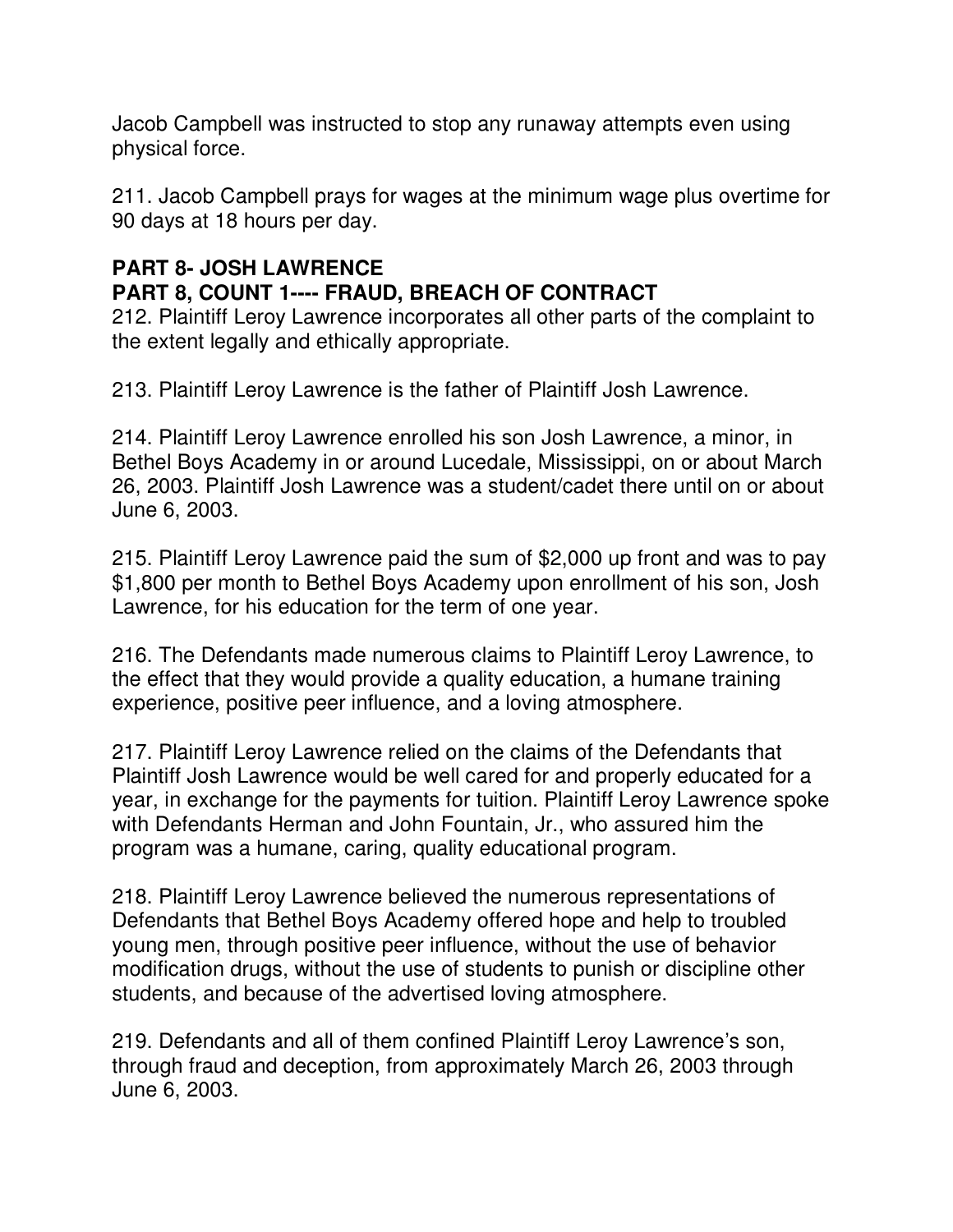220. Although Plaintiff Leroy Lawrence was assured by Bethel Boys Academy staff that he and his son would receive copies of the parent/cadet handbook, unbeknownst to Plaintiff Leroy Lawrence, his son was never shown or allowed to read a handbook while being confined there.

221. In direct violation of the terms of the contract made between Plaintiff Leroy Lawrence and Defendants, Defendants, without Plaintiff Leroy Lawrence's knowledge or approval, allowed and encouraged assaults to be committed upon Josh Lawrence by allowing staff members and other students to beat, kick, or otherwise physically attack him.

222. Plaintiff Leroy Lawrence was not informed of the treatment accorded his minor son, including but not limited to Plaintiff Josh Lawrence being shaved and beaten by adult Drill Instructors upon his arrival at Bethel; that Josh Lawrence's personal belongings were stolen and burned while he was being shaved and beaten; that Josh Lawrence was told by Bethel staff members that his parents knew that he was being beaten and deprived of food and water; that Josh Lawrence was fraudulently told by Bethel staff members that his parents no longer wanted him; that Josh Lawrence was not allowed to freely communicate the conditions at the Defendant's facility; or that Josh Lawrence was not allowed to freely communicate his physical or mental condition to his parents.

223. Plaintiff Josh Lawrence did not attend classes while at Bethel Boys Academy, but instead was made to work as a "house mouse" for the school staff that included, but was not limited to, cleaning the barracks for the staff and having coffee, etc. made and ready for them on demand.

224. Plaintiff Leroy Lawrence has been damaged, in addition to the monies paid for tuition, by all other losses suffered, proximately caused by the fraudulent misrepresentations of Defendants. Plaintiff Leroy Lawrence's son received no benefit from his payment and he has received no refund. Defendants have withheld the return of those funds without legal justification or excuse.

## **PART 8, COUNT 11 ---- ASSAULT AND BATTERY, FALSE IMPRISONMENT,**

#### **INTENTIONAL INFLICTION OF EMOTIONAL DISTRESS**

225. Plaintiff Josh Lawrence incorporates all other parts of the complaint to the extent legally and ethically appropriate.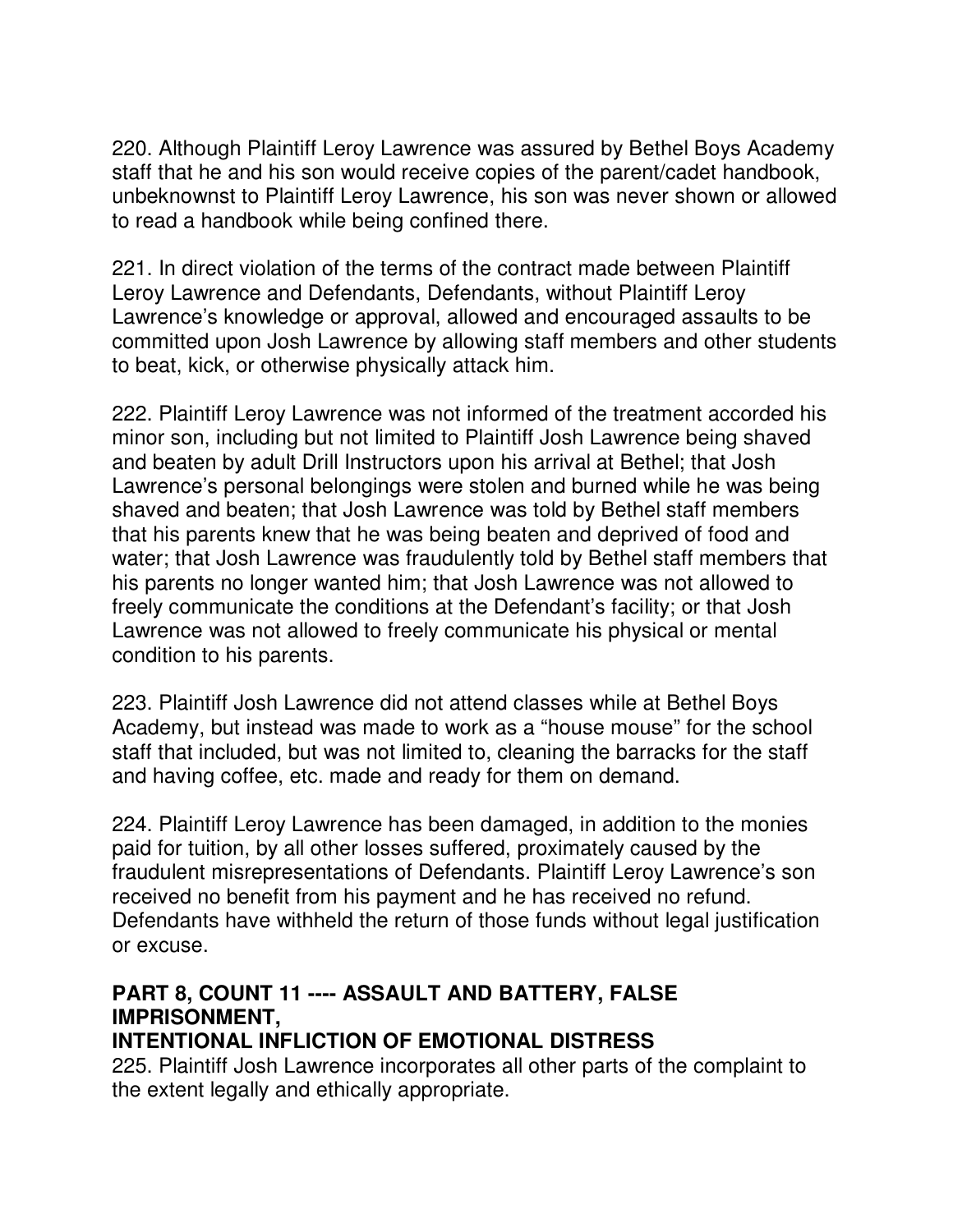226. Defendants and all of them confined Plaintiff Josh Lawrence while he was a minor without legal justification by the use of fraud and deceit on the Plaintiff Josh Lawrence and his parents, from on or about March 26, 2003 until on or about June 6, 2003.

227. Although Defendants and all of their parents were told that they would be provided with a Boarding Academy Parent/Cadet Handbook, Plaintiff Josh Lawrence was never shown the handbook while being confined there.

228. Defendants and all of them have falsely imprisoned Plaintiff Josh Lawrence, and Defendants and all of them, knowingly acted in a manner that created a substantial risk to the life, body, and health of Plaintiff Josh Lawrence while he was a child less than seventeen years old. Josh Lawrence was prevented from leaving Bethel Boys Academy or using the telephone or other effective means of communication to report the abuse that he was receiving.

229. Immediately after arrival at Bethel Boys Academy, Plaintiff Josh Lawrence was made to change into army fatigues. His head was shaved bald, during which time several nicks were made to his scalp. His civilian clothes were burned.

230. Plaintiff Josh Lawrence suffered a broken nose when being thrown against the wall by the defendants.

231. Plaintiff Josh Lawrence suffered a broken foot when he was hit on the foot by DI Bonner with the golf club for not understanding when he was to have coffee ready for the staff. Plaintiff Lawrence received no medical attention until he was removed by the State of Mississippi and his parents took him to the emergency room.

232. Plaintiff Josh Lawrence was told, repeatedly, that his parents knew that he was being beaten and deprived of food and water.

233. Plaintiff Josh Lawrence was constantly being ridiculed by Bethel Staff members and other cadets because his dad was a Military Police officer (MP) when he was in the Army.

234. Plaintiff Josh Lawrence had his teeth knocked out by another cadet with a 2 x 4 while staff and other cadets watched.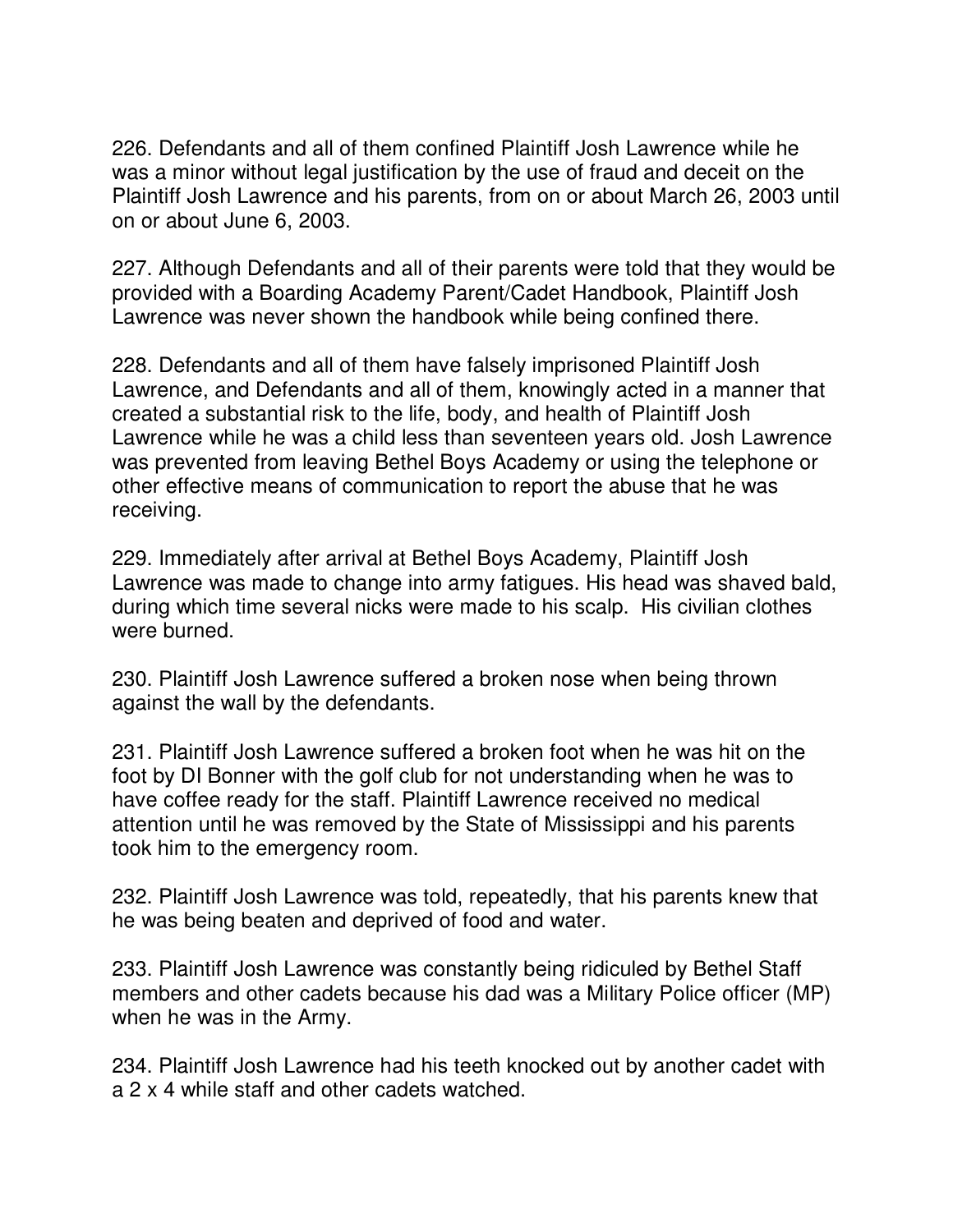235. Plaintiff Josh Lawrence was made to hold onto the electric fence until he was told to let go. This was sometimes for several minutes.

236. Plaintiff Josh Lawrence was made to feel very intimated by the Staff, since many of them carried guns and threatened the cadets with them.

237. Plaintiff Josh Lawrence feared for his safety and well being after watching other cadets being beaten and even drowned.

238. Plaintiff Josh Lawrence was made to hold his arms out straight for hours or until his arms fell and hit the hot wire fencing.

239. Plaintiff Josh Lawrence was only allowed to shower once a week, until an illness started among the cadets; then cadets were made to shower as often as twice a day.

240. Plaintiff Josh Lawrence and other cadets were made to clean Defendant Herman Fountain's personal residence and the personal residences of other non-staff members.

241. Defendants committed numerous physical assaults upon Plaintiff Josh Lawrence, by kicking him, cutting him, shocking him with a Tether gun and depriving him of food and water.

242. Plaintiff Josh Lawrence was held down by cadets as a bottle with water dripping from it was hung above his head by staff members. The water continually hit him right above his nose, causing him to feel like he was drowning.

243. Bethel Boys Academy intentionally inflicted emotional distress on Plaintiff Josh Lawrence by refusing necessary medical care, by the standing threats of beatings and arbitrary punishments, and by constant degradation and humiliation.

244. Plaintiff Josh Lawrence was falsely told that his parents did not want him. Plaintiff Josh Lawrence was falsely told that his parents knew about and had agreed to the treatment that he was receiving at the hands of the Defendants.

245. Plaintiff Josh Lawrence is still severely tormented by the memories of what happened to him.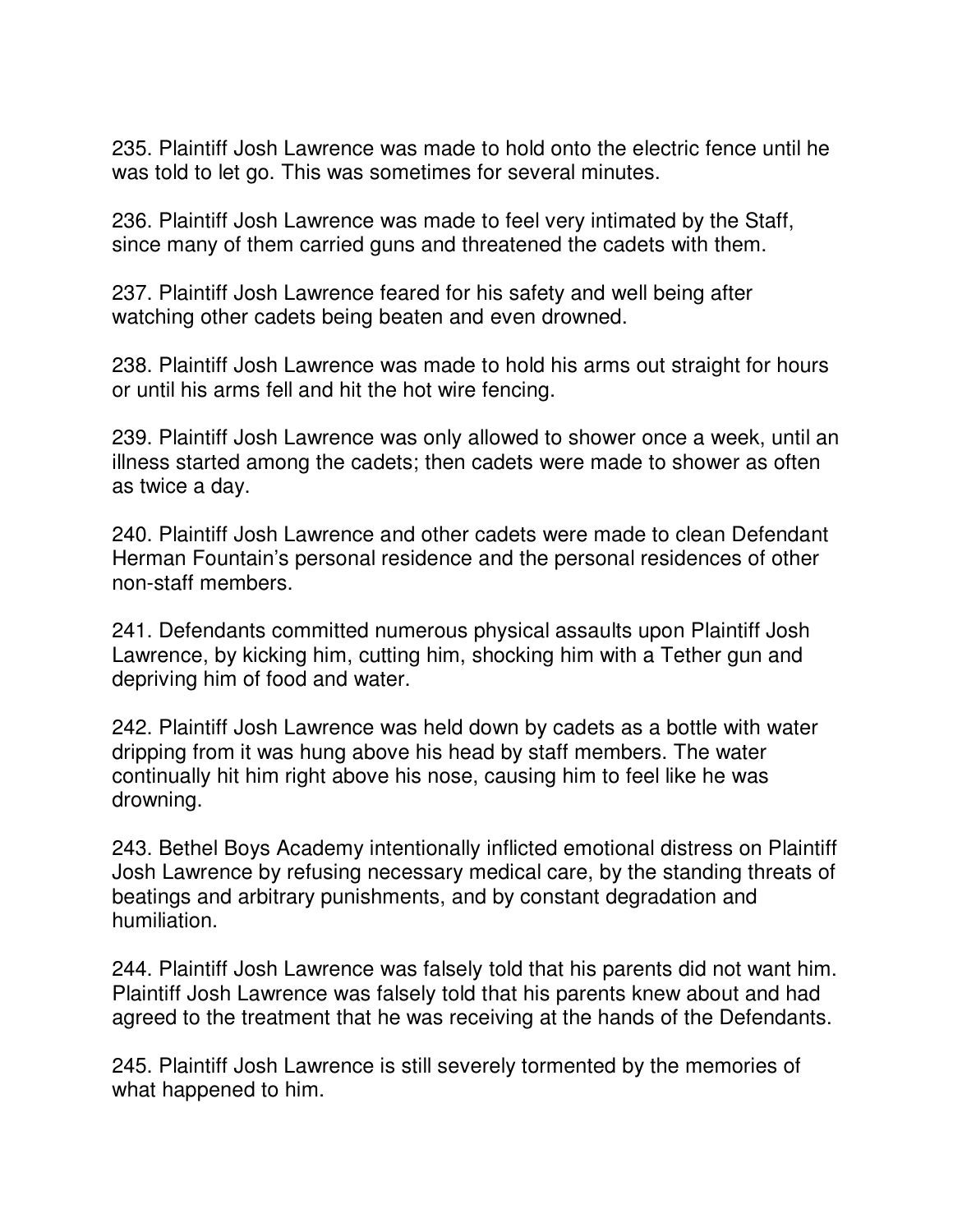246. Plaintiff Josh Lawrence was prevented from telling anybody, even his parents, about the horrible abuses taking place inside Bethel Boys Academy because no phone calls were allowed when he was injured.

247. Plaintiff Josh Lawrence has suffered dramatic negative change as a result of his mistreatment. Since his release, he shows minimal affection to others within the family.

#### **PART 8, COUNT 111 ---- NEGLIGENT MEDICAL CARE**

248. Plaintiff Josh Lawrence incorporates all other parts of the complaint to the extent legally and ethically appropriate.

249. Immediately after his arrival at Bethel Boys, Plaintiff Josh Lawrence was forced to suffer a great amount of unwarranted and undeserved punishment for no apparent reason.

250. Plaintiff Josh Lawrence was not allowed to use the restroom as needed.

251. Most of the Plaintiff Josh Lawrence's day was devoted to working for the benefit of Defendants.

252. Plaintiff Josh Lawrence suffered a broken nose when being thrown against the wall by the defendants. Defendants acted negligently in causing this injury and failing to treat this injury.

253. Plaintiff Josh Lawrence suffered a broken foot when he was hit on the foot by DI Bonner with the golf club. Defendants were negligent and grossly negligent in causing the injury and failing to provide medical treatment.

254. Defendants were negligent and grossly negligent in providing medical care, for injuries caused by the Defendants or suffered by Plaintiff otherwise.

255. As a result of the acts and omissions of the Defendants, Plaintiff Josh Lawrence has suffered severe and lasting emotional and mental trauma. As a result of the acts and omissions of the Defendants, Plaintiff Josh Lawrence is to the present day so emotionally and mentally damaged that he has difficulty relating to friends, co-workers, and others in the normal manner of a person who has not suffered the trauma Plaintiff Josh Lawrence suffered at the hands of the Defendants. The acts and omissions of the Defendants have caused a great deterioration of the quality of life of Plaintiff Josh Lawrence and family.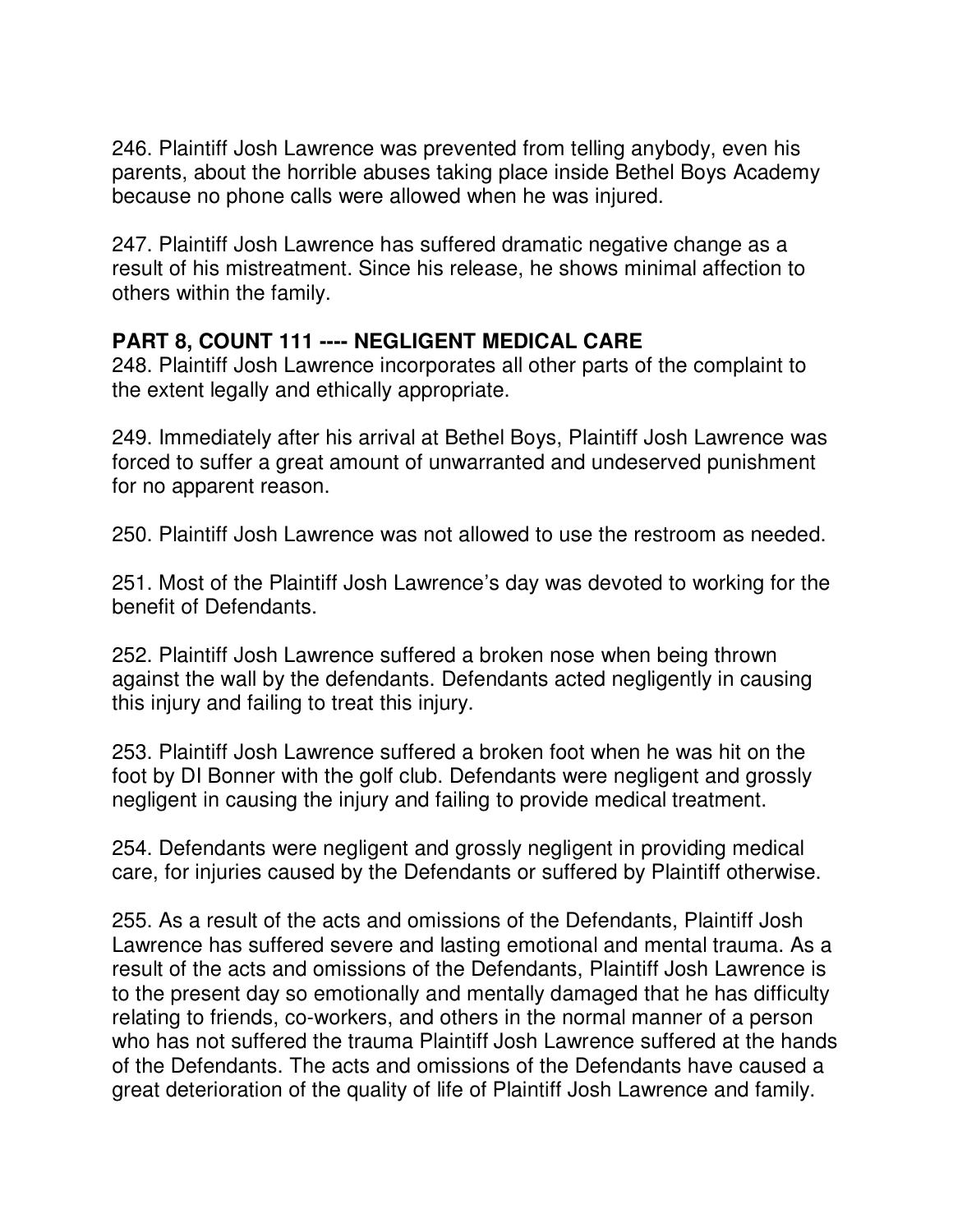256. All the Plaintiffs request and demand a jury trial.

WHEREFORE, each Plaintiff prays for compensatory damages for their individual claims against the defendants and each of them in an amount greater than that required for diversity jurisdiction; plus punitive damages for each Plaintiff in an amount greater than that required for diversity jurisdiction, but also sufficient to punish the defendants herein and deter others from similar conduct; for the costs of the action, and for all such other and further relief as may be appropriate, whether or not specifically prayed. Respectfully submitted,

CHERYL STRUBLE; MORGAN STRUBLE, A MINOR, BY AND THROUGH HIS NEXT FRIEND, CHERYL STRUBLE; KELLY DUKES; WILLIE DUKES, A MINOR, BY AND THROUGH HIS NEXT FRIEND, KELLY DUKES; MARK P. RIEPENHOFF, SR.; SANDRA RIEPENHOFF; MARK M. RIEPENHOFF, JR., A MINOR, BY AND THROUGH HIS NEXT FRIENDS, 41

MARK M. AND SANDRA RIEPENHOFF; PATTY CRAWFORD; JUSTIN ROBERTSON, A MINOR, BY AND THROUGH HIS NEXT FRIEND, PATTY CRAWFORD; CINDY McCOY; RALPH G. NOCK, A MINOR, BY AND THROUGH HIS NEXT FRIEND, CINDY McCOY; LINDA GRIGGS; JOSHUA PHILLIPS, A MINOR, BY AND THROUGH HIS NEXT FRIEND, LINDA GRIGGS; CHARLES CAMPBELL; CAROLYN CAMPBELL; JACOB (JAKE) CAMPBELL, A MINOR, BY AND THROUGH HIS NEXT FRIENDS, CAROLYN AND CHARLES CAMPBELL; LEROY LAWRENCE; JOSHUA LAWRENCE, A MINOR, BY AND THROUGH HIS NEXT FRIEND, LEROY LAWRENCE, Plaintiffs By:\_\_\_\_\_\_\_\_\_\_\_\_\_\_\_\_\_\_\_\_\_\_\_\_\_\_

Michael C. Barefield, MS Bar No. 8322 One of their Attorneys ATTORNEYS FOR PLAINTIFFS: LEAD COUNSEL: Oscar Stilley, Attorney at Law Central Mall Plaza Suite 520

5111 Rogers Avenue

Fort Smith, AR 72903-2047